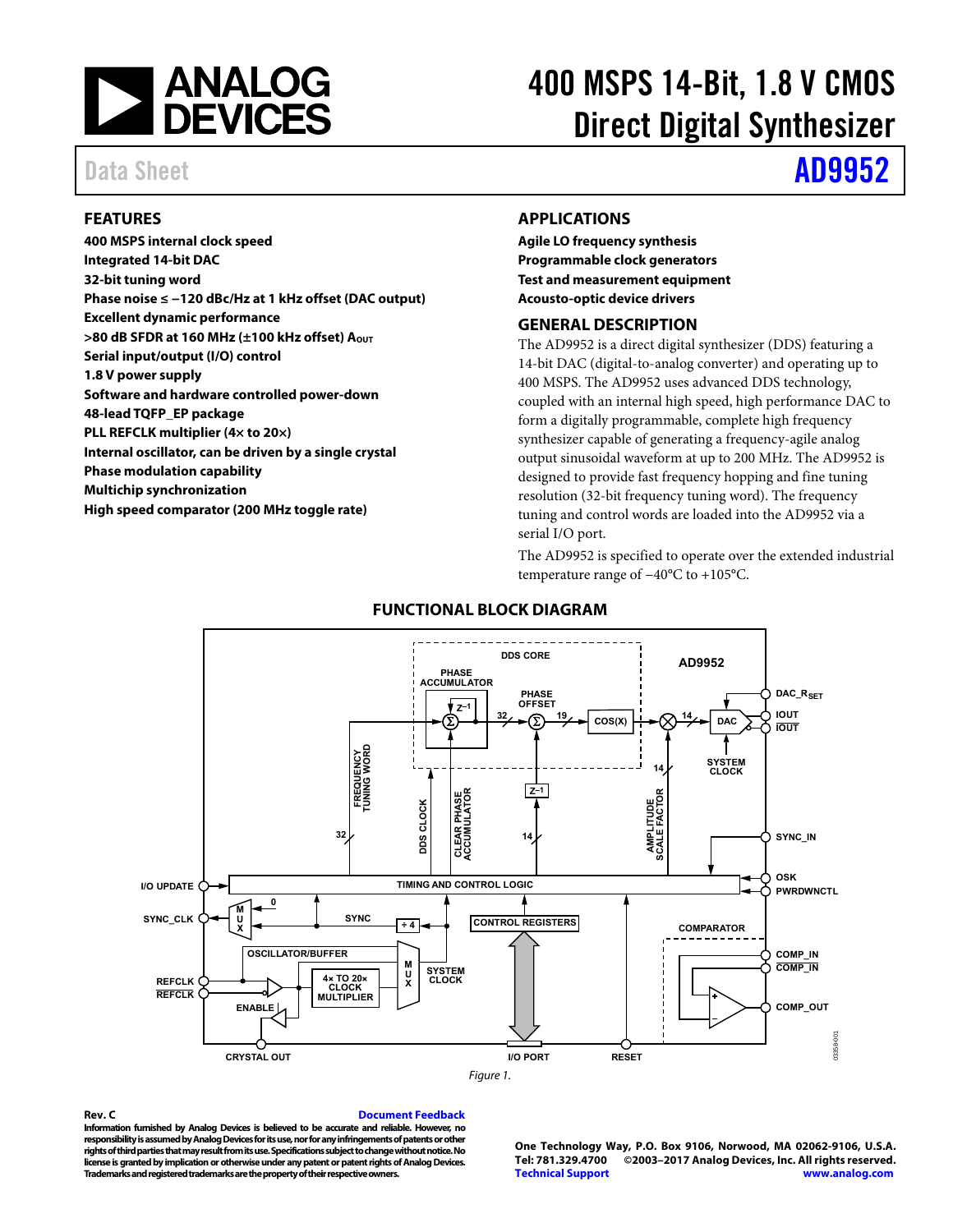# TABLE OF CONTENTS

| $\mathbf{r}$ , $\mathbf{r}$ , $\mathbf{r}$ , $\mathbf{r}$ , $\mathbf{r}$ , $\mathbf{r}$ , $\mathbf{r}$ , $\mathbf{r}$ , $\mathbf{r}$ , $\mathbf{r}$ , $\mathbf{r}$ , $\mathbf{r}$ , $\mathbf{r}$ , $\mathbf{r}$ , $\mathbf{r}$ , $\mathbf{r}$ , $\mathbf{r}$ , $\mathbf{r}$ , $\mathbf{r}$ , $\mathbf{r}$ , |
|-------------------------------------------------------------------------------------------------------------------------------------------------------------------------------------------------------------------------------------------------------------------------------------------------------------|

### <span id="page-1-0"></span>**REVISION HISTORY**

| $2/2017$ —Rev. B to Rev. C |  |
|----------------------------|--|
|                            |  |
|                            |  |

#### **5/2009—Rev. A to Rev. B**

| Changes to Comparator Input Characteristics,                 |  |
|--------------------------------------------------------------|--|
|                                                              |  |
| Changes to Pin Configuration and Function Descriptions       |  |
|                                                              |  |
|                                                              |  |
| Changes to Serial Interface Port Pin Description Section  22 |  |

| Added Exposed Pad Notation to Outline Dimensions  27 |  |
|------------------------------------------------------|--|
|                                                      |  |

### **5/2006—Rev. 0 to Rev. A**

**12/2003—Revision 0: Initial Version**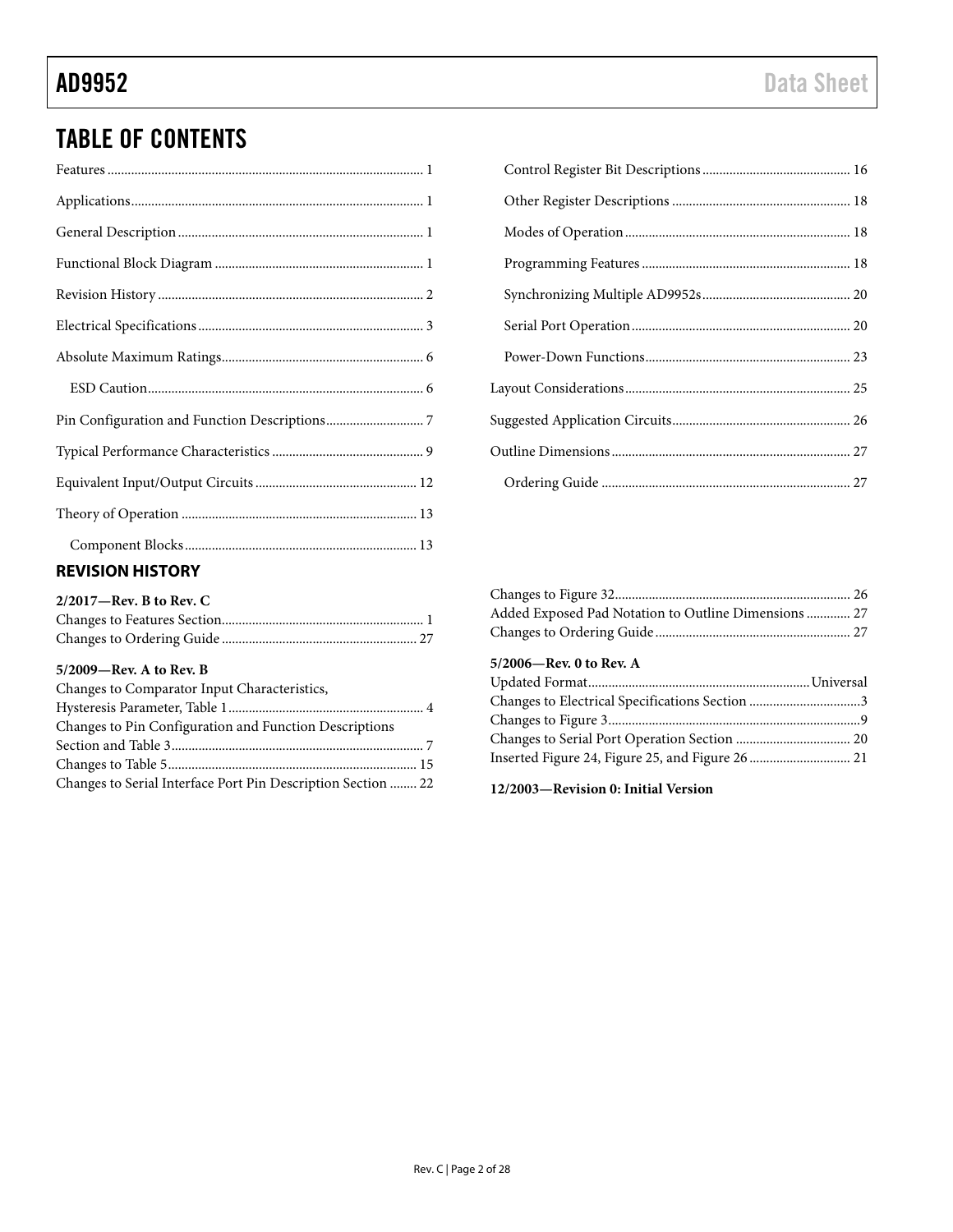# <span id="page-2-0"></span>ELECTRICAL SPECIFICATIONS

AVDD, DVDD = 1.8 V ± 5%, DVDD\_I/O = 3.3 V ± 5%, DAC\_RSET = 3.92 kΩ, external reference clock frequency = 400 MHz with REFCLK multiplier disabled, unless otherwise noted. DAC output must be referenced to AVDD, not AGND.

| Table 1.                                                     |                                  |                 |            |              |               |
|--------------------------------------------------------------|----------------------------------|-----------------|------------|--------------|---------------|
| <b>Parameter</b>                                             | <b>Temp</b>                      | Min             | <b>Typ</b> | <b>Max</b>   | Unit          |
| REF CLOCK INPUT CHARACTERISTICS                              |                                  |                 |            |              |               |
| Frequency Range                                              |                                  |                 |            |              |               |
| <b>REFCLK Multiplier Disabled</b>                            | Full                             | $\mathbf{1}$    |            | 400          | <b>MHz</b>    |
| REFCLK Multiplier Enabled @ 4x                               | Full                             | 20              |            | 100          | <b>MHz</b>    |
| REFCLK Multiplier Enabled @ 20x                              | Full                             | 4               |            | 20           | <b>MHz</b>    |
| Input Capacitance                                            | $25^{\circ}$ C                   |                 | 3          |              | pF            |
| Input Impedance                                              | $25^{\circ}$ C                   |                 | 1.5        |              | $k\Omega$     |
| Duty Cycle                                                   | $25^{\circ}$ C                   |                 | 50         |              | $\frac{0}{0}$ |
| Duty Cycle with REFCLK Multiplier Enabled                    | $25^{\circ}$ C                   | 35              |            | 65           | $\%$          |
| REFCLK Input Power <sup>1</sup>                              | Full                             | $-15$           | 0          | $+3$         | dBm           |
| DAC OUTPUT CHARACTERISTICS                                   |                                  |                 |            |              |               |
| Resolution                                                   |                                  |                 | 14         |              | <b>Bits</b>   |
| <b>Full-Scale Output Current</b>                             | $25^{\circ}$ C                   | 5               | 10         | 15           | mA            |
| Gain Error                                                   | $25^{\circ}$ C                   | $-10$           |            | $+10$        | %FS           |
| Output Offset                                                | $25^{\circ}$ C                   |                 |            | 0.6          | μA            |
| <b>Differential Nonlinearity</b>                             | $25^{\circ}$ C                   |                 | 1          |              | <b>LSB</b>    |
| <b>Integral Nonlinearity</b>                                 | $25^{\circ}$ C                   |                 | 2          |              | <b>LSB</b>    |
| <b>Output Capacitance</b>                                    | $25^{\circ}$ C                   |                 | 5          |              | pF            |
| Residual Phase Noise @ 1 kHz Offset, 40 MHz AOUT             |                                  |                 |            |              |               |
| REFCLK Multiplier Enabled @ 20x                              | $25^{\circ}$ C                   |                 | $-105$     |              | dBc/Hz        |
|                                                              | $25^{\circ}$ C                   |                 | $-115$     |              | dBc/Hz        |
| REFCLK Multiplier Enabled @ 4x                               | $25^{\circ}$ C                   |                 |            |              | dBc/Hz        |
| <b>REFCLK Multiplier Disabled</b>                            |                                  |                 | $-132$     |              |               |
| Voltage Compliance Range                                     | $25^{\circ}$ C                   | $AVDD -$<br>0.5 |            | $AVDD + 0.5$ | ٧             |
| Wideband Spurious-Free Dynamic Range (SFDR)                  |                                  |                 |            |              |               |
| 1 MHz to 10 MHz Analog Out                                   | $25^{\circ}$ C                   |                 | 73         |              | dBc           |
| 10 MHz to 40 MHz Analog Out                                  | $25^{\circ}$ C                   |                 | 67         |              | dBc           |
| 40 MHz to 80 MHz Analog Out                                  | $25^{\circ}$ C                   |                 | 62         |              | dBc           |
| 80 MHz to 120 MHz Analog Out                                 | $25^{\circ}$ C                   |                 | 58         |              | dBc           |
| 120 MHz to 160 MHz Analog Out                                | $25^{\circ}$ C                   |                 | 52         |              | dBc           |
| Narrow-Band SFDR                                             |                                  |                 |            |              |               |
| 40 MHz Analog Out (±1 MHz)                                   | $25^{\circ}$ C                   |                 | 87         |              | dBc           |
| 40 MHz Analog Out (±250 kHz)                                 | $25^{\circ}$ C                   |                 | 89         |              | dBc           |
| 40 MHz Analog Out (±50 kHz)                                  | $25^{\circ}$ C                   |                 | 91         |              | dBc           |
| 40 MHz Analog Out (±10 kHz)                                  | $25^{\circ}$ C                   |                 | 93         |              | dBc           |
| 80 MHz Analog Out (±1 MHz)                                   | 25°C                             |                 | 85         |              | dBc           |
| 80 MHz Analog Out (±250 kHz)                                 | $25^{\circ}C$                    |                 | 87         |              | dBc           |
| 80 MHz Analog Out (±50 kHz)                                  | $25^{\circ}$ C                   |                 | 89         |              | dBc           |
| 80 MHz Analog Out (±10 kHz)                                  | $25^{\circ}$ C                   |                 | 91         |              | dBc           |
|                                                              |                                  |                 |            |              |               |
| 120 MHz Analog Out (±1 MHz)<br>120 MHz Analog Out (±250 kHz) | $25^{\circ}$ C<br>$25^{\circ}$ C |                 | 83<br>85   |              | dBc           |
|                                                              |                                  |                 |            |              | dBc           |
| 120 MHz Analog Out (±50 kHz)                                 | $25^{\circ}$ C                   |                 | 87         |              | dBc           |
| 120 MHz Analog Out (±10 kHz)                                 | $25^{\circ}$ C                   |                 | 89         |              | dBc           |
| 160 MHz Analog Out (±1 MHz)                                  | $25^{\circ}$ C                   |                 | 81         |              | dBc           |
| 160 MHz Analog Out (±250 kHz)                                | $25^{\circ}$ C                   |                 | 83         |              | dBc           |
| 160 MHz Analog Out (±50 kHz)                                 | $25^{\circ}C$                    |                 | 85         |              | dBc           |
| 160 MHz Analog Out (±10 kHz)                                 | $25^{\circ}C$                    |                 | 87         |              | dBc           |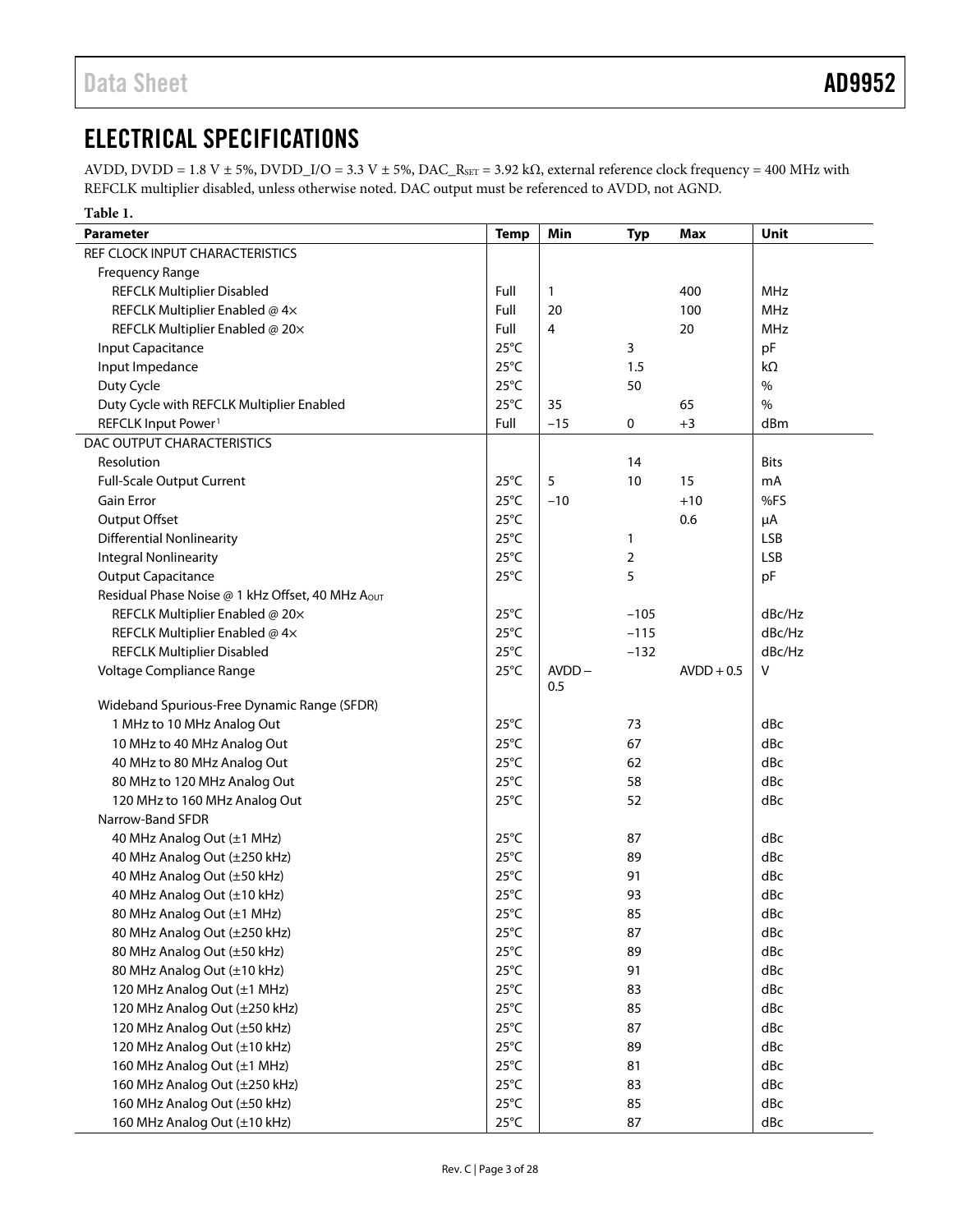| <b>Parameter</b>                                                   | <b>Temp</b>    | Min            | <b>Typ</b> | <b>Max</b> | Unit             |
|--------------------------------------------------------------------|----------------|----------------|------------|------------|------------------|
| <b>COMPARATOR INPUT CHARACTERISTICS</b>                            |                |                |            |            |                  |
| Input Capacitance                                                  | $25^{\circ}$ C |                | 3          |            | pF               |
| Input Resistance                                                   | $25^{\circ}$ C |                | 500        |            | kΩ               |
| Input Current                                                      | $25^{\circ}$ C |                | ±12        |            | μA               |
| Hysteresis                                                         | $25^{\circ}$ C | 30             |            | 45         | mV               |
| <b>COMPARATOR OUTPUT CHARACTERISTICS</b>                           |                |                |            |            |                  |
| Logic 1 Voltage, High Z Load                                       | Full           | 1.6            |            |            | $\mathsf{V}$     |
| Logic 0 Voltage, High Z Load                                       | Full           |                |            | 0.4        | $\mathsf{V}$     |
| Propagation Delay                                                  | $25^{\circ}$ C |                | 3          |            |                  |
| Output Duty Cycle Error                                            | $25^{\circ}$ C |                | ±5         |            | ns<br>$\%$       |
| Rise/Fall Time, 5 pF Load                                          | $25^{\circ}$ C |                |            | 1          |                  |
|                                                                    | $25^{\circ}$ C | 200            |            |            | ns<br><b>MHz</b> |
| Toggle Rate, High Z Load                                           | $25^{\circ}$ C |                |            |            |                  |
| Output Jitter <sup>2</sup>                                         |                |                |            | 1          | ps rms           |
| <b>COMPARATOR NARROW-BAND SFDR</b>                                 |                |                |            |            |                  |
| 10 MHz (±1 MHz)                                                    | $25^{\circ}$ C |                | 80         |            | dBc              |
| 10 MHz (±250 kHz)                                                  | $25^{\circ}$ C |                | 85         |            | dBc              |
| 10 MHz (±50 kHz)                                                   | $25^{\circ}$ C |                | 90         |            | dBc              |
| 10 MHz (±10 kHz)                                                   | $25^{\circ}$ C |                | 95         |            | dBc              |
| 70 MHz (±1 MHz)                                                    | $25^{\circ}$ C |                | 80         |            | dBc              |
| 70 MHz (±250 kHz)                                                  | $25^{\circ}$ C |                | 85         |            | dBc              |
| 70 MHz (±50 kHz)                                                   | $25^{\circ}$ C |                | 90         |            | dBc              |
| 70 MHz (±10 kHz)                                                   | $25^{\circ}$ C |                | 95         |            | dBc              |
| 110 MHz (±1 MHz)                                                   | $25^{\circ}$ C |                | 80         |            | dBc              |
| 110 MHz (±250 kHz)                                                 | $25^{\circ}$ C |                | 85         |            | dBc              |
| 110 MHz (±50 kHz)                                                  | $25^{\circ}$ C |                | 90         |            | dBc              |
| 110 MHz $(\pm 10$ kHz)                                             | $25^{\circ}$ C |                | 95         |            | dBc              |
| 140 MHz (±1 MHz)                                                   | $25^{\circ}$ C |                | 80         |            | dBc              |
| 140 MHz (±250 kHz)                                                 | $25^{\circ}$ C |                | 85         |            | dBc              |
| 140 MHz (±50 kHz)                                                  | $25^{\circ}$ C |                | 90         |            | dBc              |
| 140 MHz (±10 kHz)                                                  | $25^{\circ}$ C |                | 95         |            | dBc              |
| 160 MHz (±1 MHz)                                                   | $25^{\circ}$ C |                | 80         |            | dBc              |
| 160 MHz (±250 kHz)                                                 | $25^{\circ}$ C |                | 85         |            | dBc              |
| 160 MHz (±50 kHz)                                                  | $25^{\circ}$ C |                | 90         |            | dBc              |
| 160 MHz (±10 kHz)                                                  | $25^{\circ}$ C |                | 95         |            | dBc              |
| <b>CLOCK GENERATOR OUTPUT JITTER<sup>3</sup></b>                   |                |                |            |            |                  |
| 5 MHz AOUT                                                         | $25^{\circ}$ C |                | 100        |            | ps rms           |
| 10 MHz AOUT                                                        | $25^{\circ}$ C |                | 60         |            | ps rms           |
| 40 MHz AOUT                                                        | $25^{\circ}$ C |                | 50         |            | ps rms           |
| 80 MHz AOUT                                                        | $25^{\circ}$ C |                | 50         |            | ps rms           |
| 120 MHz Aout                                                       | $25^{\circ}$ C |                | 50         |            | ps rms           |
| 140 MHz Aout                                                       | $25^{\circ}$ C |                | 50         |            | ps rms           |
| 160 MHz Aout                                                       | $25^{\circ}$ C |                | 50         |            | ps rms           |
| <b>TIMING CHARACTERISTICS</b>                                      |                |                |            |            |                  |
| <b>Serial Control Bus</b>                                          |                |                |            |            |                  |
| Maximum Frequency <sup>4</sup>                                     | Full           |                | 25         |            | <b>Mbps</b>      |
| Minimum Clock Pulse Width Low                                      | Full           | 7              |            |            | ns               |
| Minimum Clock Pulse Width High                                     | Full           | $\overline{7}$ |            |            | ns               |
| Maximum Clock Rise/Fall Time                                       | Full           |                | 2          |            | ns               |
| Minimum Data Setup Time DVDD_I/O = 3.3 V <sup>5</sup> (TCSU, TDSU) | Full           | 3              |            |            | ns               |
| Minimum Data Setup Time DVDD_I/O = 1.8 V <sup>5</sup> (TCSU, TDSU) | Full           | 5              |            |            | ns               |
| Minimum Data Hold Time (TDH)                                       | Full           | $\pmb{0}$      |            |            | ns               |
| Maximum Data Valid Time (TDV)                                      | Full           |                | 25         |            | ns               |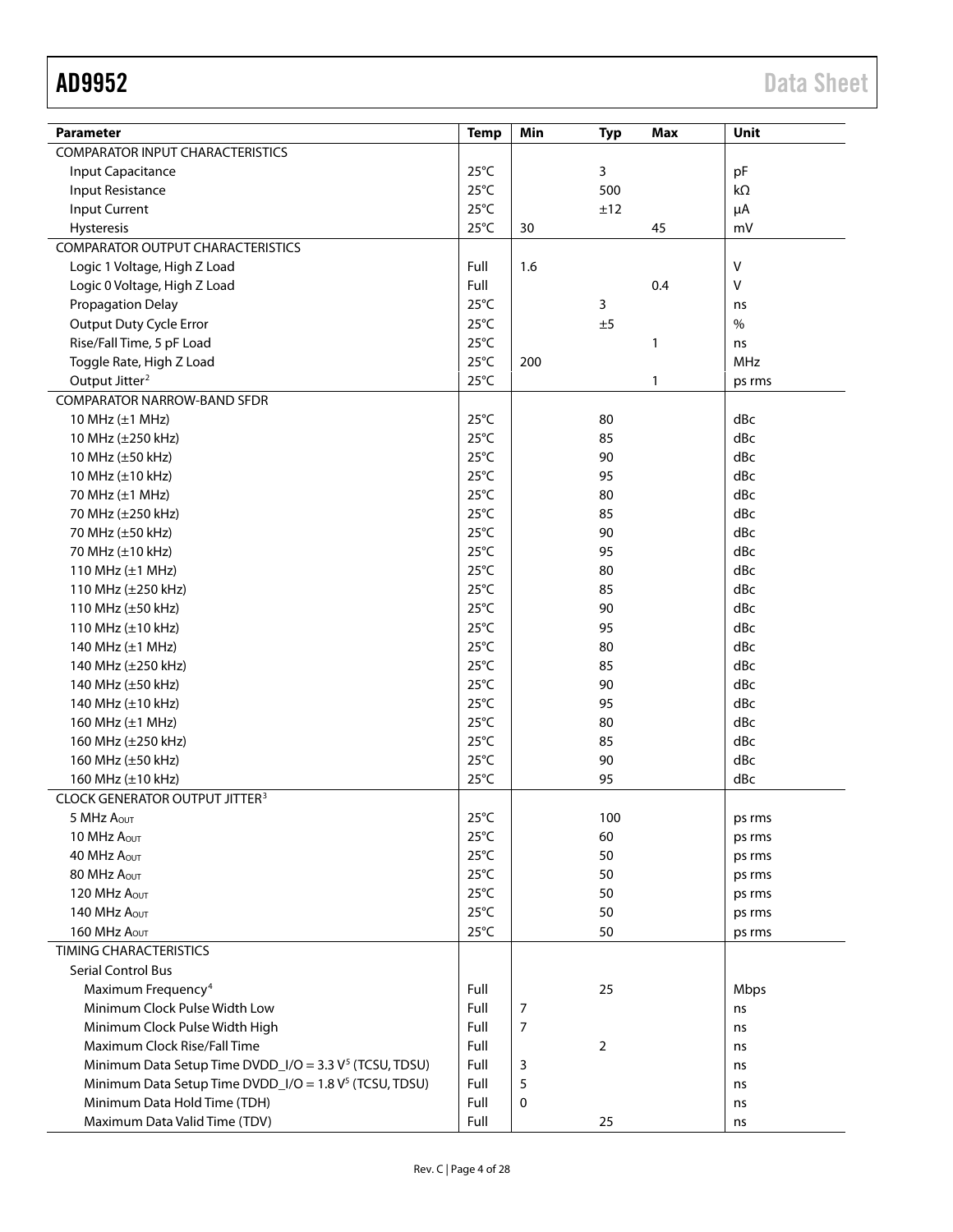<span id="page-4-0"></span>

| <b>Parameter</b>                                    | <b>Temp</b>    | Min  | <b>Typ</b>     | <b>Max</b> | Unit                       |
|-----------------------------------------------------|----------------|------|----------------|------------|----------------------------|
| Wake-Up Time <sup>6</sup>                           | Full           |      | 1              |            | ms                         |
| Minimum Reset Pulse Width High                      | Full           | 5    |                |            | SYSCLK cycles <sup>7</sup> |
| I/O UPDATE to SYNC_CLK Setup Time DVDD_I/O = 3.3 V  | Full           | 4    |                |            | ns                         |
| I/O UPDATE to SYNC_CLK Setup Time DVDD_I/O = 3.3 V  | Full           | 6    |                |            | ns                         |
| I/O UPDATE, SYNC_CLK Hold Time                      | Full           | 0    |                |            | ns                         |
| Latency                                             |                |      |                |            |                            |
| I/O UPDATE to Frequency Change Propagation Delay    | $25^{\circ}$ C | 24   |                |            | SYSCLK cycles              |
| I/O UPDATE to Phase Offset Change Propagation Delay | $25^{\circ}$ C | 24   |                |            | SYSCLK cycles              |
| I/O UPDATE to Amplitude Change Propagation Delay    | $25^{\circ}$ C | 16   |                |            | SYSCLK cycles              |
| <b>CMOS LOGIC INPUTS</b>                            |                |      |                |            |                            |
| Logic 1 Voltage @ DVDD_I/O (Pin 43) = 1.8 V         | $25^{\circ}$ C | 1.25 |                |            | $\mathsf{V}$               |
| Logic 0 Voltage @ DVDD_I/O (Pin 43) = $1.8$ V       | $25^{\circ}$ C |      |                | 0.6        | v                          |
| Logic 1 Voltage @ DVDD_I/O (Pin 43) = 3.3 V         | $25^{\circ}$ C | 2.2  |                |            | v                          |
| Logic 0 Voltage @ DVDD_I/O (Pin 43) = 3.3 V         | $25^{\circ}$ C |      |                | 0.8        | V                          |
| Logic 1 Current                                     | $25^{\circ}$ C |      | 3              | 12         | μA                         |
| Logic 0 Current                                     | $25^{\circ}$ C |      |                | 12         | $\mu A$                    |
| <b>Input Capacitance</b>                            | $25^{\circ}$ C |      | $\overline{2}$ |            | pF                         |
| CMOS LOGIC OUTPUTS (1 mA Load) DVDD_I/O = 1.8 V     |                |      |                |            |                            |
| Logic 1 Voltage                                     | $25^{\circ}$ C | 1.35 |                |            | $\vee$                     |
| Logic 0 Voltage                                     | $25^{\circ}$ C |      |                | 0.4        | V                          |
| CMOS LOGIC OUTPUTS (1 mA Load) DVDD_I/O = 3.3 V     |                |      |                |            |                            |
| Logic 1 Voltage                                     | $25^{\circ}$ C | 2.8  |                |            | $\vee$                     |
| Logic 0 Voltage                                     | $25^{\circ}$ C |      |                | 0.4        | $\vee$                     |
| POWER CONSUMPTION (AVDD = $DVDD = 1.8 V$ )          |                |      |                |            |                            |
| Single-Tone Mode                                    | $25^{\circ}$ C |      | 162            | 171        | mW                         |
| Rapid Power-Down Mode                               | $25^{\circ}$ C |      | 150            | 160        | mW                         |
| Full-Sleep Mode                                     | $25^{\circ}$ C |      | 20             | 27         | mW                         |
| SYNCHRONIZATION FUNCTION <sup>8</sup>               |                |      |                |            |                            |
| Maximum SYNC Clock Rate (DVDD_I/O = 1.8 V)          | $25^{\circ}$ C | 62.5 |                |            | <b>MHz</b>                 |
| Maximum SYNC Clock Rate (DVDD_I/O = 3.3 V)          | $25^{\circ}$ C | 100  |                |            | <b>MHz</b>                 |
| SYNC_CLK Alignment Resolution <sup>9</sup>          | $25^{\circ}$ C |      | ±1             |            | SYSCLK cycles              |

<sup>1</sup> To achieve the best possible phase noise, the largest amplitude clock possible should be used. Reducing the clock input amplitude reduces the phase noise performance of the device.

<sup>2</sup> Represents the cycle-to-cycle residual jitter from the comparator alone.

<sup>3</sup> Represents the cycle-to-cycle residual jitter from the DDS core driving the comparator.

<sup>4</sup> The maximum frequency of the serial I/O port refers to the maximum speed of the port during a write operation. During a register readback, the maximum port speed is restricted to 2 Mbps.

<sup>5</sup> Setup time refers to the TCSU (setup time of the falling edge of CS to the SCLK rising edge) and TDSU (setup time of the data change on SDIO to the SCLK rising edge).<br><sup>6</sup> Wake-up time refers to the recovery from analog

multiplier PLL to relock to the reference. The wake-up time assumes there is no capacitor on DACBP and that the recommended PLL loop filter values are used. 7 SYSCLK cycle refers to the actual clock frequency used on-chip by the DDS. If the reference clock multiplier is used to multiply the external reference clock frequency, the SYSCLK frequency is the external frequency multiplied by the reference clock multiplication factor. If the reference clock multiplier is not used, the SYSCLK frequency is the same as the external reference clock frequency.

<sup>8</sup> SYNC\_CLK = ¼ SYSCLK rate. For SYNC\_CLK rates ≥ 50 MHz, the high speed sync enable bit, CFR2 [11], should be set.

<sup>9</sup> This parameter indicates that the digital synchronization feature cannot overcome phase delays (timing skew) between system clock rising edges. If the system clock edges are aligned, the synchronization function should not increase the skew between the two edges.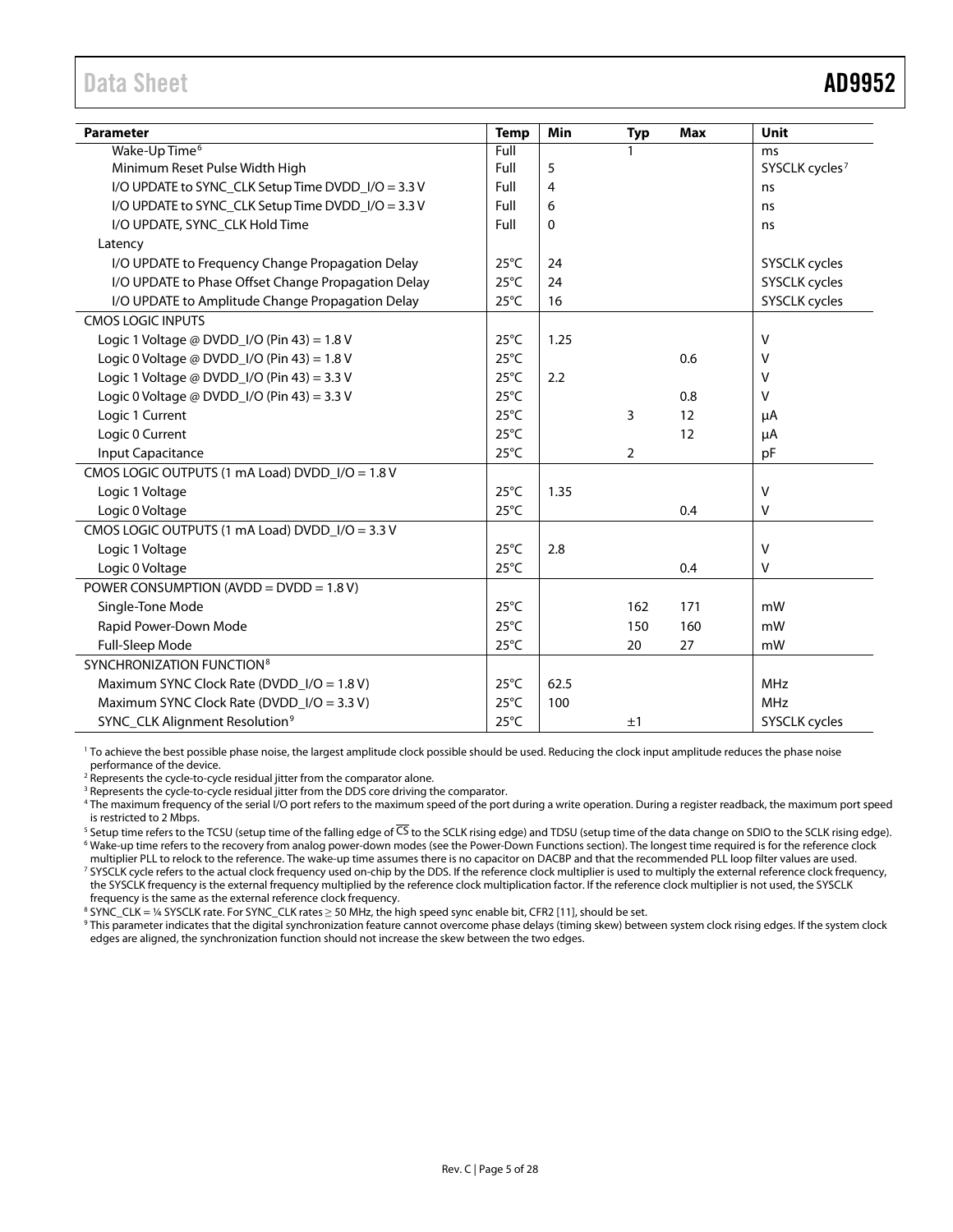## <span id="page-5-0"></span>ABSOLUTE MAXIMUM RATINGS

### **Table 2.**

| <b>Parameter</b>                           | Rating                              |
|--------------------------------------------|-------------------------------------|
| <b>Maximum Junction Temperature</b>        | $150^{\circ}$ C                     |
| DVDD I/O                                   | 4V                                  |
| AVDD, DVDD                                 | 2V                                  |
| Digital Input Voltage (DVDD_I/O = $3.3$ V) | $-0.7$ V to $+5.25$ V               |
| Digital Input Voltage (DVDD_I/O = 1.8 V)   | $-0.7$ V to $+2.2$ V                |
| <b>Digital Output Current</b>              | $5 \text{ mA}$                      |
| Storage Temperature Range                  | $-65^{\circ}$ C to $+150^{\circ}$ C |
| <b>Operating Temperature Range</b>         | $-40^{\circ}$ C to $+105^{\circ}$ C |
| Lead Temperature (10 sec Soldering)        | 300 $\degree$ C                     |
| $\theta_{IA}$                              | $38^{\circ}$ C/W                    |
| $\theta$ ıc                                | $15^{\circ}$ C/W                    |

Stresses at or above those listed under Absolute Maximum Ratings may cause permanent damage to the product. This is a stress rating only; functional operation of the product at these or any other conditions above those indicated in the operational section of this specification is not implied. Operation beyond the maximum operating conditions for extended periods may affect product reliability.

### <span id="page-5-1"></span>**ESD CAUTION**



ESD (electrostatic discharge) sensitive device. Charged devices and circuit boards can discharge without detection. Although this product features patented or proprietary protection circuitry, damage may occur on devices subjected to high energy ESD. Therefore, proper ESD precautions should be taken to avoid performance degradation or loss of functionality.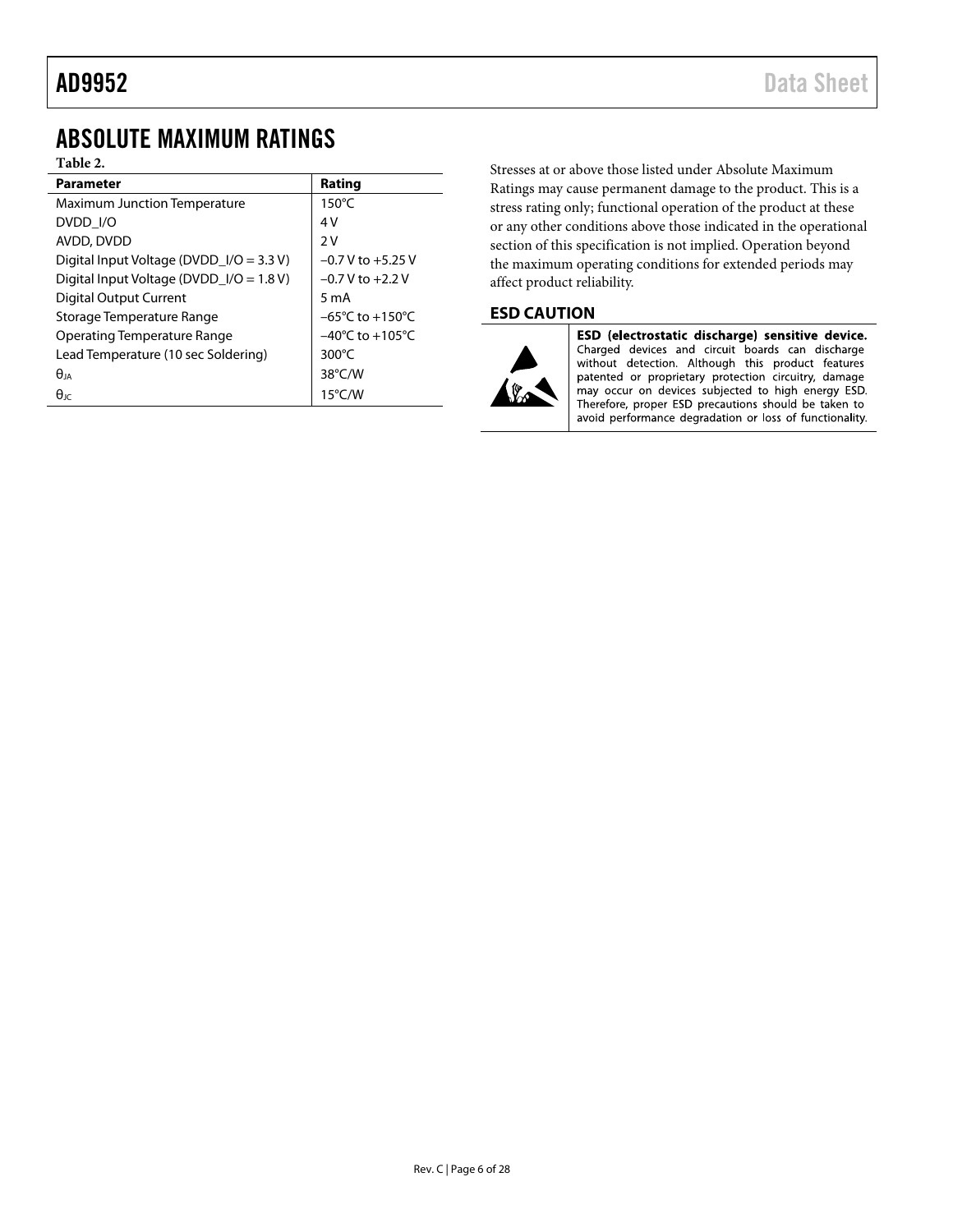# <span id="page-6-0"></span>PIN CONFIGURATION AND FUNCTION DESCRIPTIONS



*Figure 2. Pin Configuration*

**Note that the exposed paddle on the bottom of the package is a ground connection for the DAC and must be attached to AGND in any board layout. Note that Pin 43, DVDD\_I/O, can be powered to 1.8 V or 3.3 V; however, the DVDD pins (Pin 2 and Pin 34) can only be powered to 1.8 V.**

| Pin No.                                | <b>Mnemonic</b>      | I/O          | <b>Description</b>                                                                                                                                                                                                            |
|----------------------------------------|----------------------|--------------|-------------------------------------------------------------------------------------------------------------------------------------------------------------------------------------------------------------------------------|
|                                        | I/O UPDATE           |              | The rising edge transfers the contents of the internal buffer memory to the I/O registers. This pin<br>must be set up and held around the SYNC CLK output signal.                                                             |
| 2, 34                                  | <b>DVDD</b>          |              | Digital Power Supply Pins (1.8 V).                                                                                                                                                                                            |
| 3, 33, 42,<br>47, 48                   | <b>DGND</b>          |              | Digital Power Ground Pins.                                                                                                                                                                                                    |
| 4, 6, 13,<br>16, 18, 19,<br>25, 27, 29 | <b>AVDD</b>          |              | Analog Power Supply Pins (1.8 V).                                                                                                                                                                                             |
| 5, 7, 14,<br>15, 17, 22,<br>26, 32     | <b>AGND</b>          |              | Analog Power Ground Pins.                                                                                                                                                                                                     |
| 8                                      | <b>REFCLK</b>        | $\mathbf{I}$ | Complementary Reference Clock/Oscillator Input. When the REFCLK port is operated in single-<br>ended mode, REFCLK should be decoupled to AVDD with a 0.1 µF capacitor.                                                        |
| 9                                      | <b>REFCLK</b>        |              | Reference Clock/Oscillator Input. See the Clock Input section for details on the oscillator/REFCLK<br>operation.                                                                                                              |
| 10                                     | <b>CRYSTAL OUT</b>   | $\circ$      | Output of the Oscillator Section.                                                                                                                                                                                             |
| 11                                     | <b>CLKMODESELECT</b> | $\mathbf{I}$ | Control Pin for the Oscillator Section. When high, the oscillator section is enabled. When low, the<br>oscillator section is bypassed.                                                                                        |
| 12                                     | LOOP_FILTER          | $\mathbf{L}$ | This pin provides the connection for the external zero compensation network of the REFCLK<br>multiplier's PLL loop filter. The network consists of a 1 k $\Omega$ resistor in series with a 0.1 µF capacitor<br>tied to AVDD. |
| 20                                     | <b>IOUT</b>          | 0            | Complementary DAC Output. Should be biased through a resistor to AVDD, not AGND.                                                                                                                                              |
| 21                                     | <b>IOUT</b>          | O            | DAC Output. Should be biased through a resistor to AVDD, not AGND.                                                                                                                                                            |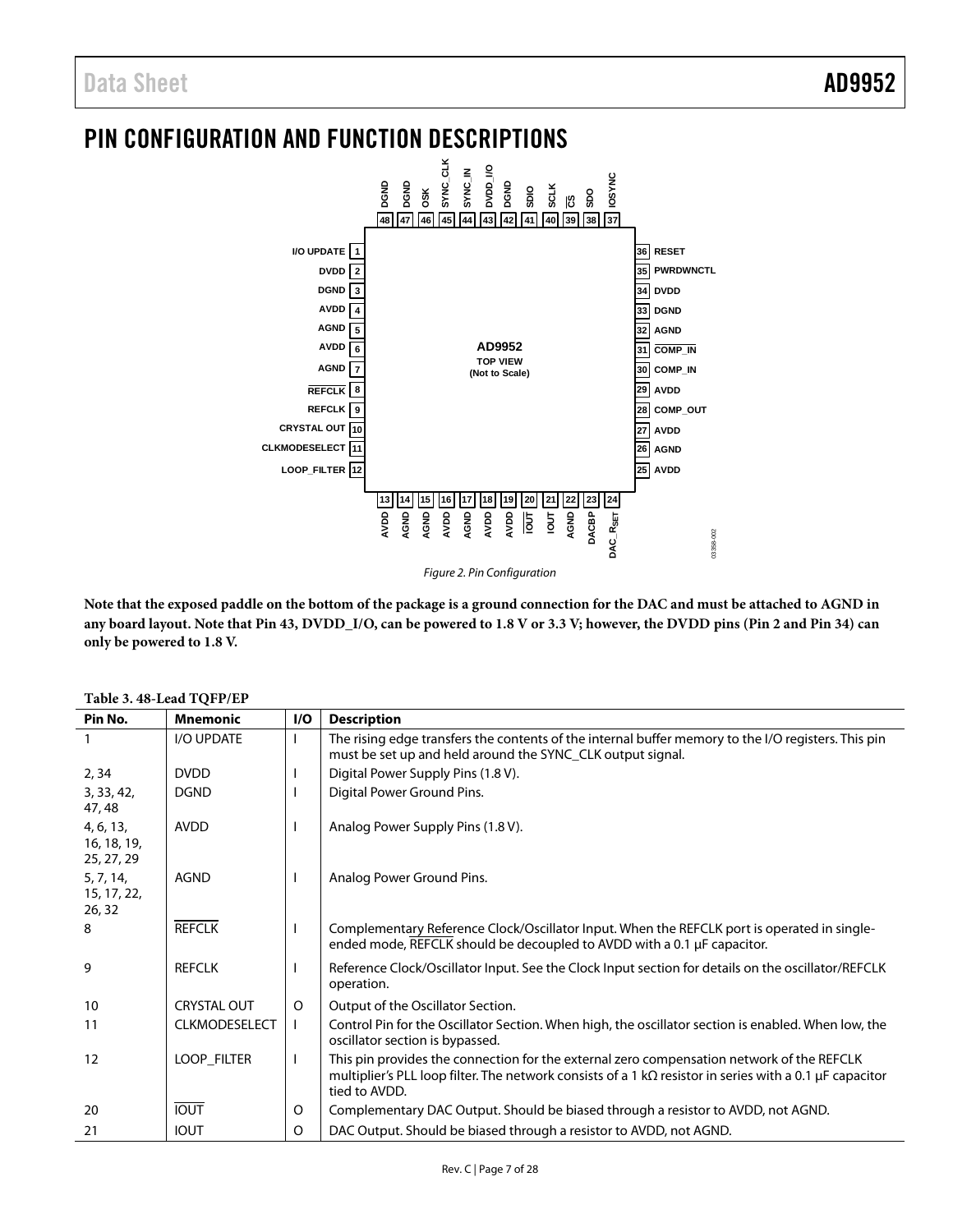| Pin No. | <b>Mnemonic</b>        | I/O      | <b>Description</b>                                                                                                                                                                                                                                                               |
|---------|------------------------|----------|----------------------------------------------------------------------------------------------------------------------------------------------------------------------------------------------------------------------------------------------------------------------------------|
| 23      | <b>DACBP</b>           |          | DAC Biasline Decoupling Pin. A 0.1 µF capacitor to AGND is recommended.                                                                                                                                                                                                          |
| 24      | DAC R <sub>SET</sub>   |          | A resistor (3.92 k $\Omega$ nominal) connected from AGND to DAC_R <sub>SET</sub> establishes the reference current<br>for the DAC.                                                                                                                                               |
| 28      | COMP_OUT               | O        | Comparator Output.                                                                                                                                                                                                                                                               |
| 30      | COMP_IN                |          | Comparator Input.                                                                                                                                                                                                                                                                |
| 31      | COMP_IN                |          | Comparator Complementary Input.                                                                                                                                                                                                                                                  |
| 35      | <b>PWRDWNCTL</b>       |          | Input Pin Used as an External Power-Down Control. See Table 7 for additional information.                                                                                                                                                                                        |
| 36      | <b>RESET</b>           |          | Active High Hardware Reset Pin. Assertion of the RESET pin forces the AD9952 to the initial state,<br>as described in the I/O port register map (see Table 5).                                                                                                                   |
| 37      | <b>IOSYNC</b>          |          | Asynchronous Active High Reset of the Serial Port Controller. When high, the current I/O<br>operation is immediately terminated, enabling a new I/O operation to commence once IOSYNC is<br>returned low. If unused, ground this pin; do not allow this pin to float.            |
| 38      | <b>SDO</b>             | $\Omega$ | When operating the I/O port as a 3-wire serial port, this pin serves as the serial data output. When<br>operated as a 2-wire serial port, this pin is unused and can be left unconnected.                                                                                        |
| 39      | $\overline{\text{CS}}$ |          | This pin functions as an active low chip select that allows multiple devices to share the I/O bus.                                                                                                                                                                               |
| 40      | <b>SCLK</b>            |          | This pin functions as the serial data clock for I/O operations.                                                                                                                                                                                                                  |
| 41      | <b>SDIO</b>            | I/O      | When operating the I/O port as a 3-wire serial port, this pin serves as the serial data input only.<br>When operated as a 2-wire serial port, this pin is the bidirectional serial data pin.                                                                                     |
| 43      | DVDD I/O               |          | Digital Power Supply. For I/O cells only, 3.3 V.                                                                                                                                                                                                                                 |
| 44      | SYNC IN                |          | Input signal used to synchronize multiple AD9952s. This input is connected to the SYNC_CLK<br>output of a master AD9952.                                                                                                                                                         |
| 45      | SYNC CLK               | $\circ$  | Clock output pin that serves as a synchronizer for external hardware.                                                                                                                                                                                                            |
| 46      | <b>OSK</b>             |          | Input pin used to control the direction of the shaped on-off keying function when programmed<br>for operation. OSK is synchronous to the SYNC_CLK pin. When OSK is not programmed, this pin<br>should be tied to DGND.                                                           |
| Paddle  | <b>Exposed Paddle</b>  |          | The exposed paddle on the bottom of the package is a ground connection for the DAC and must<br>be attached to AGND in any board layout. Note that Pin 43, DVDD_I/O, can be powered to 1.8 V or<br>3.3 V; however, the DVDD pins (Pin 2 and Pin 34) can only be powered to 1.8 V. |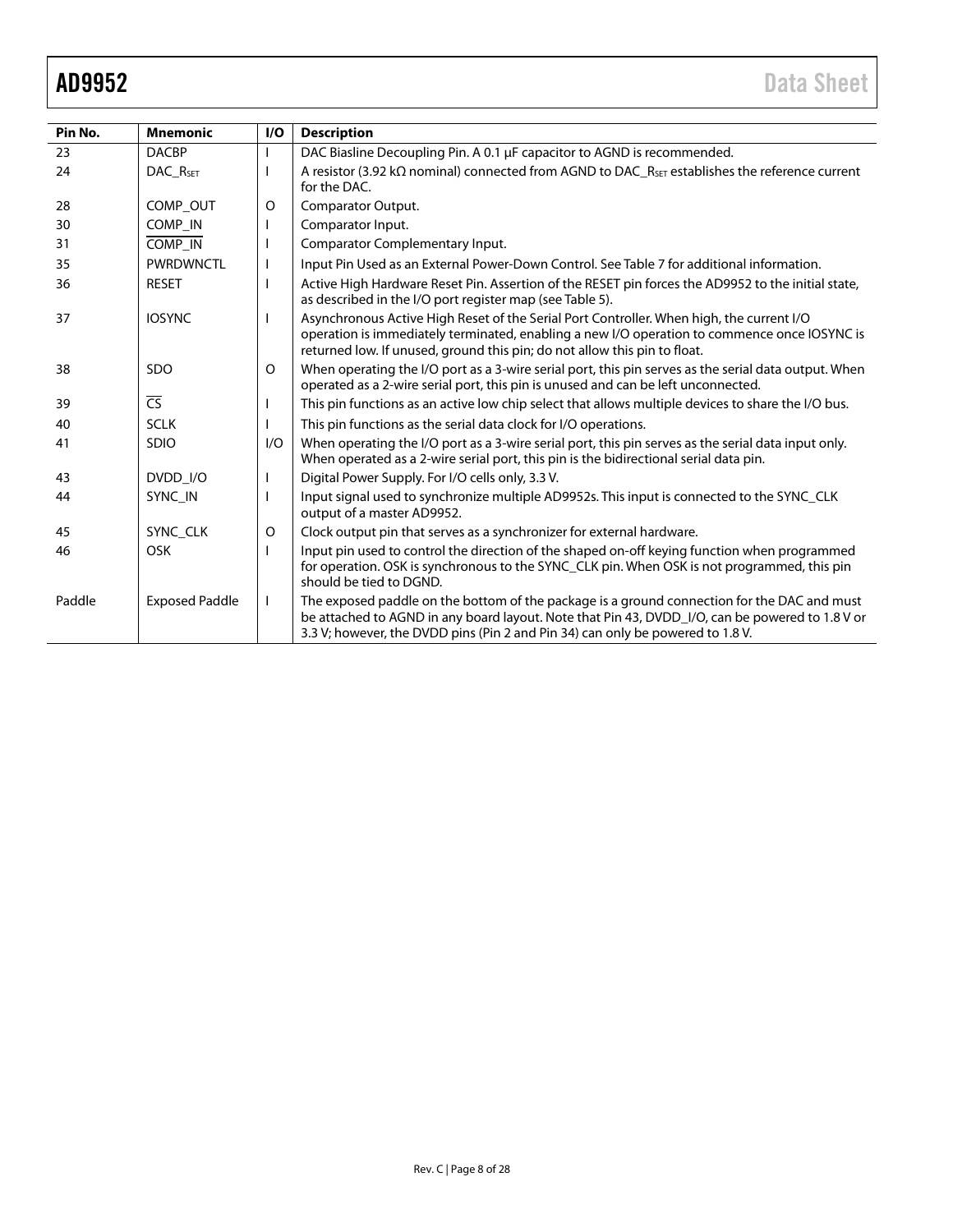# <span id="page-8-0"></span>TYPICAL PERFORMANCE CHARACTERISTICS



*Figure 3. FOUT = 1 MHz, FCLK = 400 MSPS, WBSFDR*





*Figure 5. FOUT = 40 MHz, FCLK = 400 MSPS, WBSFDR*



*Figure 6. FOUT = 80 MHz, FCLK = 400 MSPS, WBSFDR*



**MKR1 0Hz REF 0dBm ATTEN 10dB –53.17dB 0 PEAK LOG 1R –10 10dB/ –20 –30 –40 MARKER 80.000000MHz –50 –53.17dB 1 –60 W1 S2 –70 S3 FC AA –80 –90 –100** 03358-008 **CENTER 100MHz SPAN 200MHz** 03358 **VBW 3kHz SWEEP 55.56 s (401 PTS) #RES BW 3kHz**

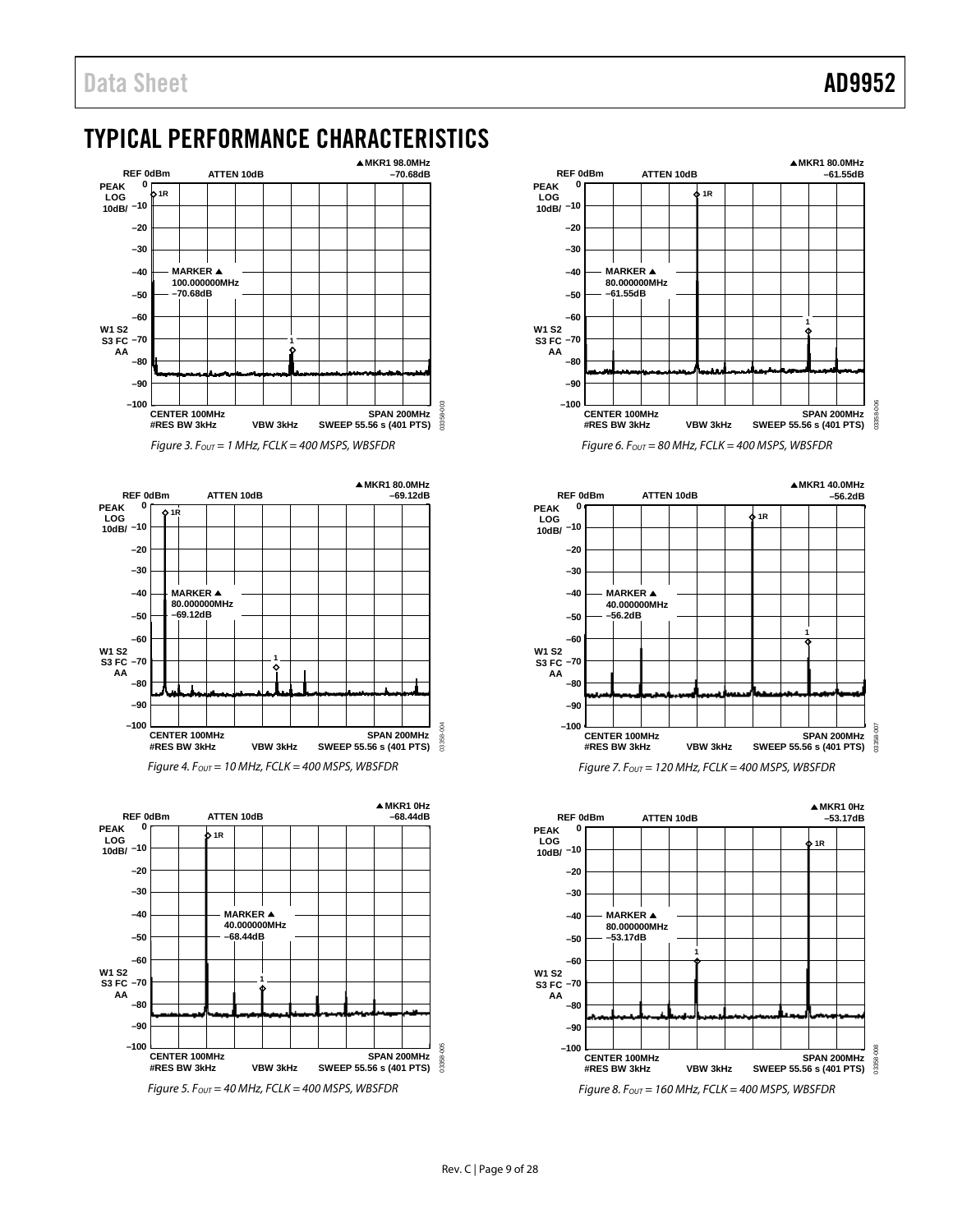#### **MKR1 1.105MHz REF –4dBm ATTEN 10dB 1 –5.679dBm PEAK 0 LOG –10 10dB/ –20 –30 MARKER –40 1.105000MHz –5.679dBm –50 –60 W1 S2 –70 S3 FC AA –80 –90 ST –100** g 03358-009 **CENTER 1.105MHz SPAN 2MHz** 03358-**SWEEP 199.2 s (401 PTS) #RES BW 30Hz VBW 30Hz** *Figure 9. FOUT = 1.1 MHz, FCLK = 400 MSPS, NBSFDR, ±1 MHz*

**MKR1 85kHz REF 0dBm ATTEN 10dB –93.01dB PEAK 0 1R** ¢ **LOG –10 10dB/ –20 –30 –40 MARKER 40.000000MHz –50 –56.2dB –60 W1 S2 –70 S3 FC AA –80 –90 1 –100** 03358-010 **CENTER 10MHz SPAN 2MHz** 13358-0 **#RES BW 30Hz VBW 30Hz SWEEP 199.2 s (401 PTS)**

*Figure 10. FOUT = 10 MHz, FCLK = 400 MSPS, NBSFDR, ±1 MHz*





## AD9952 Data Sheet



*Figure 12. FOUT = 80.3 MHz, FCLK = 400 MSPS, NBSFDR, ±1 MHz*



*Figure 13. FOUT = 120.2 MHz, FCLK = 400 MSPS, NBSFDR, ±1 MHz*



*Figure 14. FOUT = 160 MHz, FCLK = 400 MSPS, NBSFDR, ±1 MHz*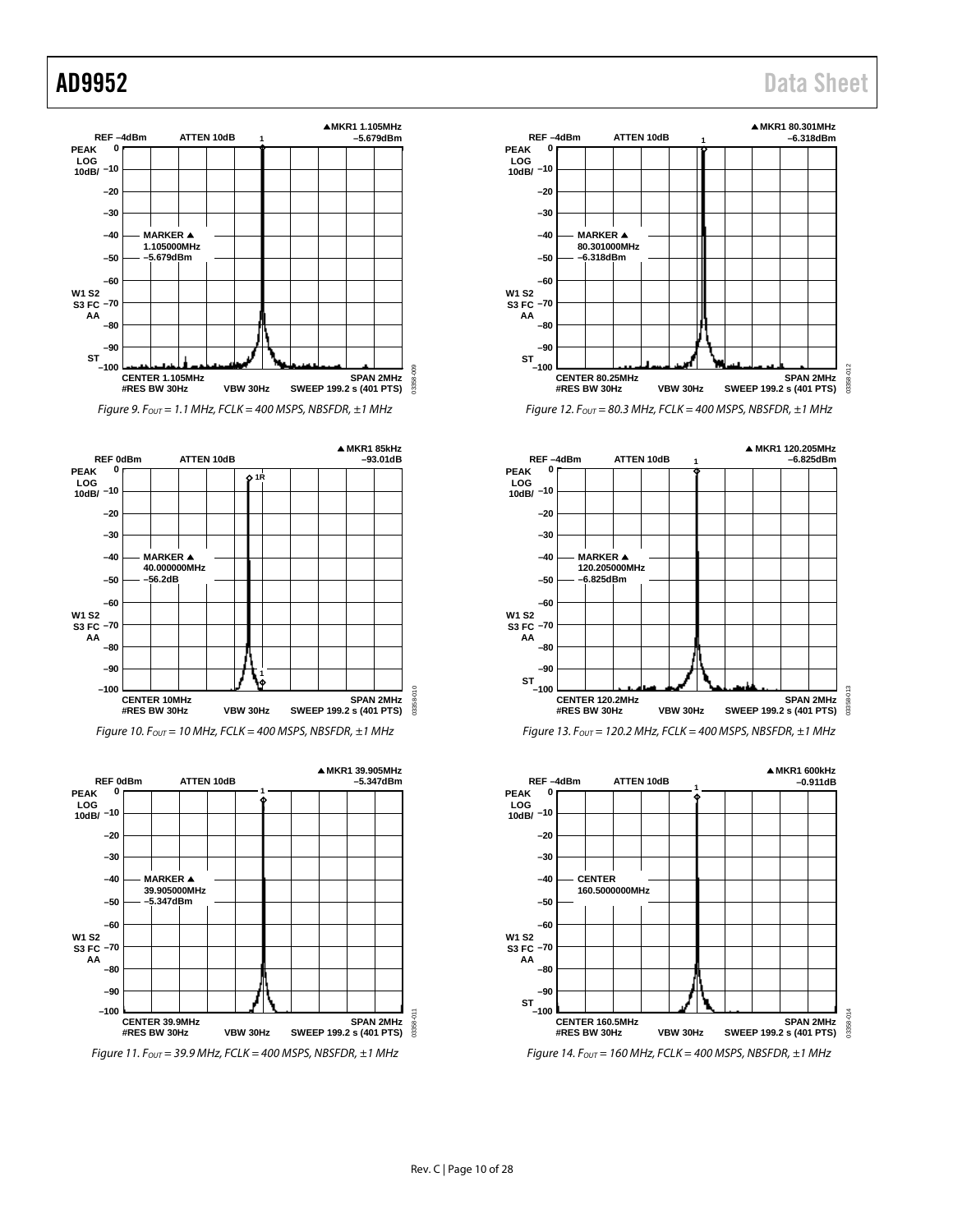

*Figure 15. Residual Phase Noise with Fout* = 159.5 MHz, FCLK = 400 MSPS *(Green), 4 MSPS × 100 MSPS (Red), and 20 MSPS × 20 MSPS (Blue)*



*Figure 16. Residual Peak-to-Peak Jitter of DDS and Comparator Operating Together at 160 MHz*



*Figure 17. Residual Phase Noise with FOUT = 9.5 MHz, FCLK = 400 MSPS (Green), 4 MSPS ×100 MSPS (Red), and 20 MSPS × 20 MSPS (Blue)*



*Figure 18. Comparator Rise and Fall Time at 160 MHz*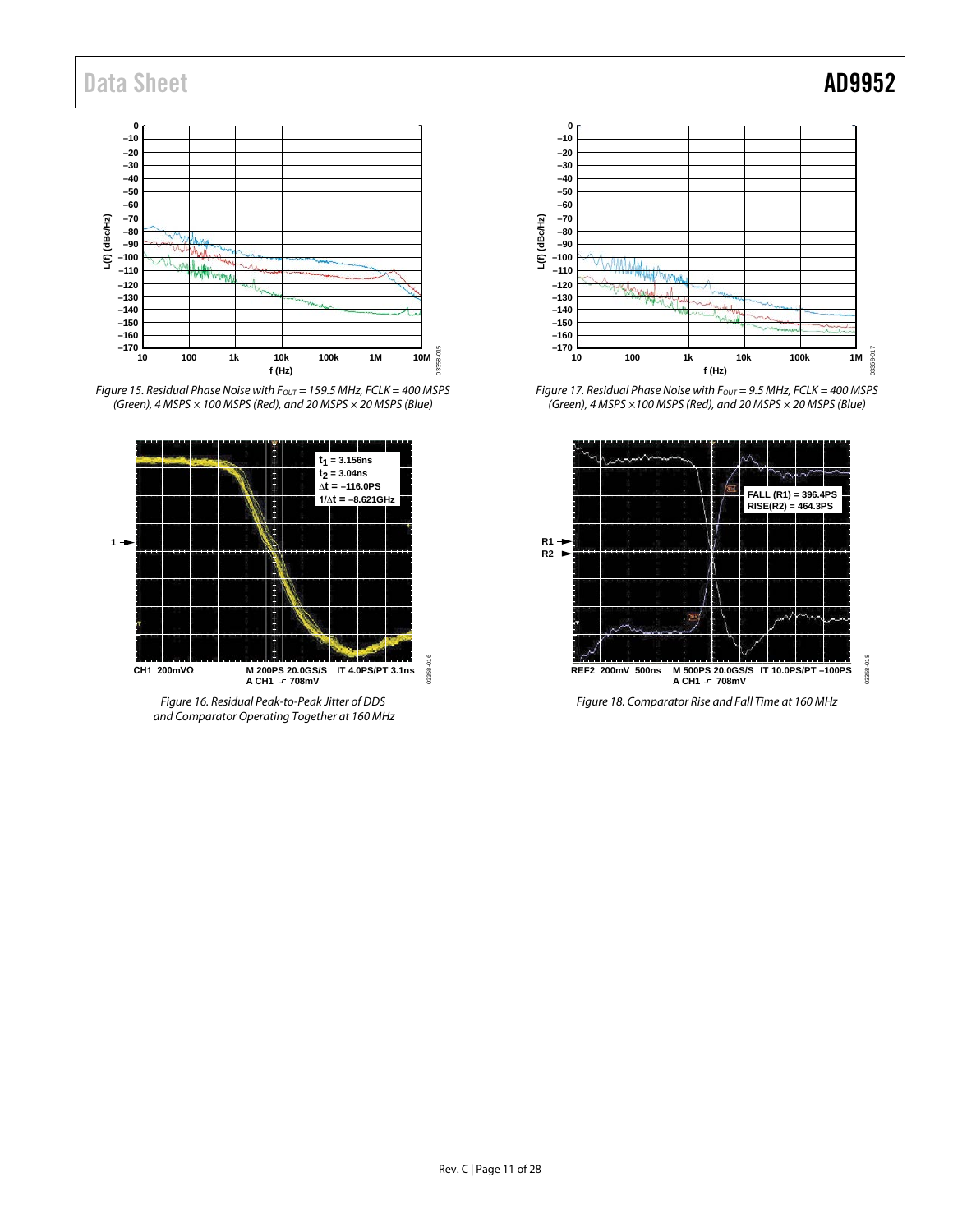#### <span id="page-11-0"></span>EQUIVALENT INPUT/OUTPUT CIRCUITS **DIGITAL INPUTS COMPARATOR INPUTS DVDD\_I/O INPUT** COMP\_IN **PLA** COMP\_IN ₩  $-021$ 03358-021 358 *Figure 21. Comparator Inputs* **AVOID OVERDRIVING DIGITAL INPUTS. FORWARD-BIASING ESD DIODES MAY COUPLE DIGITAL NOISE** 03358-019 03358-019 **ONTO POWER PINS. COMPARATOR OUTPUT** *Figure 19. Digital Inputs* **AVDD DIGITAL OUTPUTS IOUT IOUT** 03358-022 *Figure 22. Comparator Outputs***MUST TERMINATE OUTPUTS TO AVDD FOR CURRENT FLOW. DO**  $200$ **NOT EXCEED THE OUTPUT VOLTAGE** 03358-020 03358 **COMPLIANCE RATING.** *Figure 20. DAC Outputs*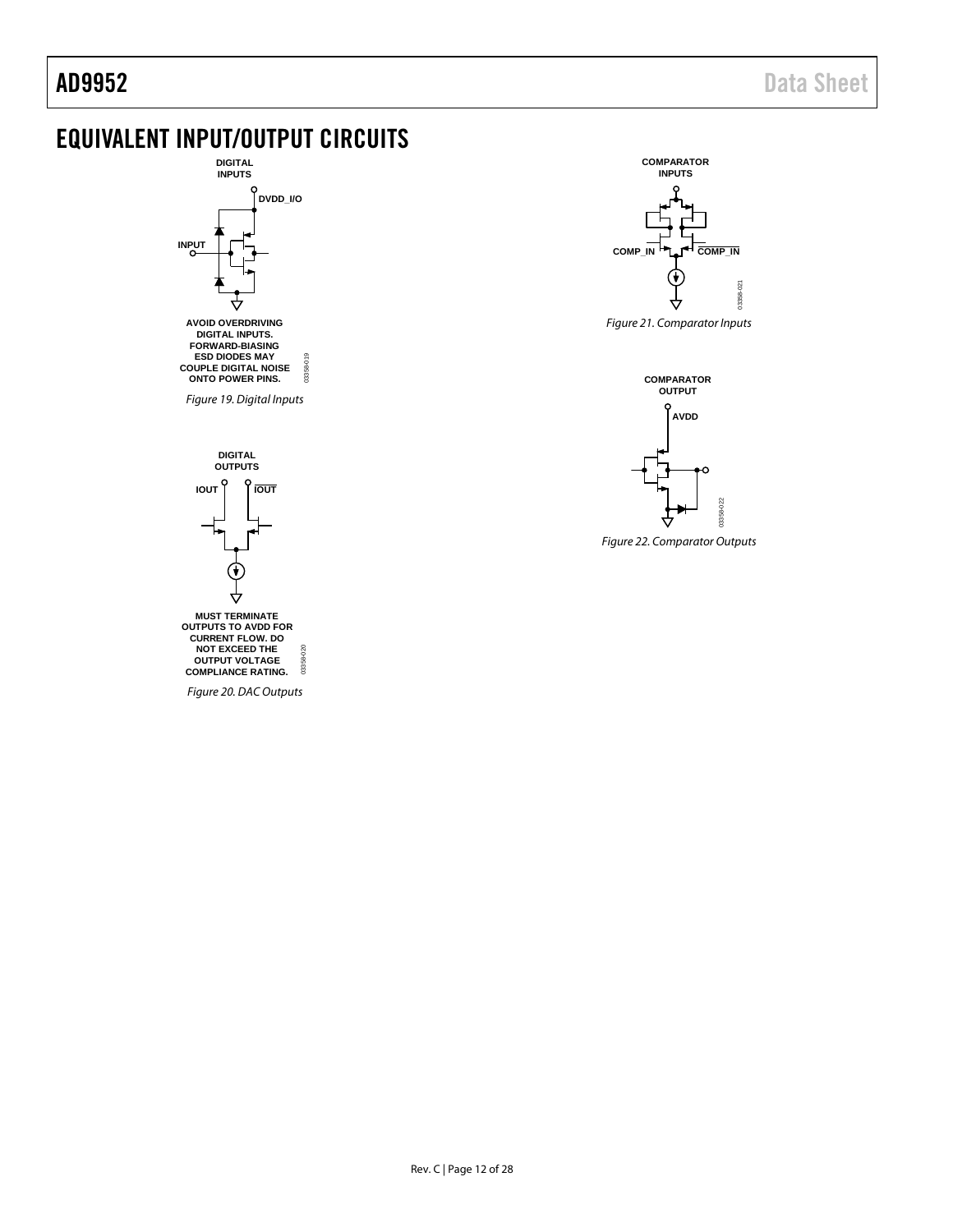### <span id="page-12-1"></span><span id="page-12-0"></span>THEORY OF OPERATION **COMPONENT BLOCKS**

#### *DDS Core*

The output frequency  $(f<sub>O</sub>)$  of the DDS is a function of the frequency of the system clock (SYSCLK), the value of the frequency tuning word (FTW), and the capacity of the accumulator  $(2^{32}$ , in this case). The exact relationship is given below with fs defined as the frequency of SYSCLK.

$$
f_{\rm O} = (FTW)(f_{\rm S})/2^{32} \text{ with } 0 \le FTW \le 2^{31}
$$
  

$$
f_{\rm O} = f_{\rm S} \times (1 - (FTW/2^{32})) \text{ with } 2^{31} < FTW < 2^{32} - 1
$$

The value at the output of the phase accumulator is translated to an amplitude value via the COS(x) functional block and routed to the DAC.

To introduce a phase offset, the phase offset word, or POW, is used. The actual phase offset, F for the output of the DDS core, is determined by the following relationship:

$$
\Phi = 360 \frac{POW}{2^{14}}
$$

In certain applications, it is desirable to force the output signal to zero phase. Setting the FTW or POW to 0 does not accomplish this; it only results in the DDS core holding its current phase value or continuing to run at the current phase, respectively. To set the phase offset to zero, a control bit is required to force the phase accumulator output to zero. The bits to clear the phase accumulator are found in Control Function Register 1, Bit [13] and Bit [8].

At power-up, the clear phase accumulator bit is set to Logic 1, but the buffer memory for this bit is cleared (Logic 0). Therefore, upon power-up, the phase accumulator remains clear until the first I/O UPDATE is issued.

### <span id="page-12-3"></span>*Phase-Locked Loop (PLL)*

The PLL allows multiplication of the REFCLK frequency. Control of the PLL is accomplished by programming the 5-bit REFCLK multiplier portion of Control Function Register 2 (CFR2), Bits [7:3].

When programmed for values ranging from 0x04 to 0x14 (4 decimal to 20 decimal), the PLL multiplies the REFCLK input frequency by the corresponding decimal value. However, the maximum output frequency of the PLL is restricted to 400 MHz. Whenever the PLL value is changed, the user should be aware that time must be allocated to allow the PLL to lock (approximately 1 ms).

The PLL is bypassed by programming a value outside the range of 4 (decimal) to 20 (decimal). When bypassed, the PLL is shut down to conserve power.

### <span id="page-12-2"></span>*Clock Input*

The AD9952 supports various clock methodologies. Support for differential or single-ended input clocks and enabling of an onchip oscillator and/or a PLL multiplier is all controlled via userprogrammable bits. The AD9952 can be configured in one of six operating modes to generate the system clock. The modes are configured using the CLKMODESELECT pin, Control Function Register 1 (CFR1) [4], and CFR2 [7:3]. Connect the CLKMODESELECT external pin to logic high to enable the onchip crystal oscillator circuit. With the on-chip oscillator enabled, connect an external crystal to the REFCLK and REFCLKB inputs to produce a low frequency reference clock in the range of 20 MHz to 30 MHz. The signal generated by the oscillator is buffered before it is delivered to the rest of the chip. This buffered signal is available via the CRYSTAL OUT pin. CFR1 [4] can be used to enable or disable the buffer, turning on or turning off the system clock. The oscillator itself is not powered down to avoid long start-up times associated with turning on a crystal oscillator. Writing CFR2 [9] to logic high enables the crystal oscillator output buffer. Logic low at CFR2 [9] disables the oscillator output buffer.

Connecting CLKMODESELECT to logic low disables the onchip oscillator and the oscillator output buffer. With the oscillator disabled, an external oscillator must provide the REFCLK and/or REFCLKB signals. For differential operation, these pins are driven with complementary signals. For singleended operation, a 0.1 µF capacitor should be connected between the unused pin and the analog power supply. With the capacitor in place, the clock input pin bias voltage is 1.35 V. In addition, the PLL can be used to multiply the reference frequency by an integer value in the range of 4 (decimal) to 20 (decimal). [Table 4](#page-13-0) summarizes the clock modes of operation. Note that the PLL multiplier is controlled via CFR2 [7:3], independent of CFR1 [4].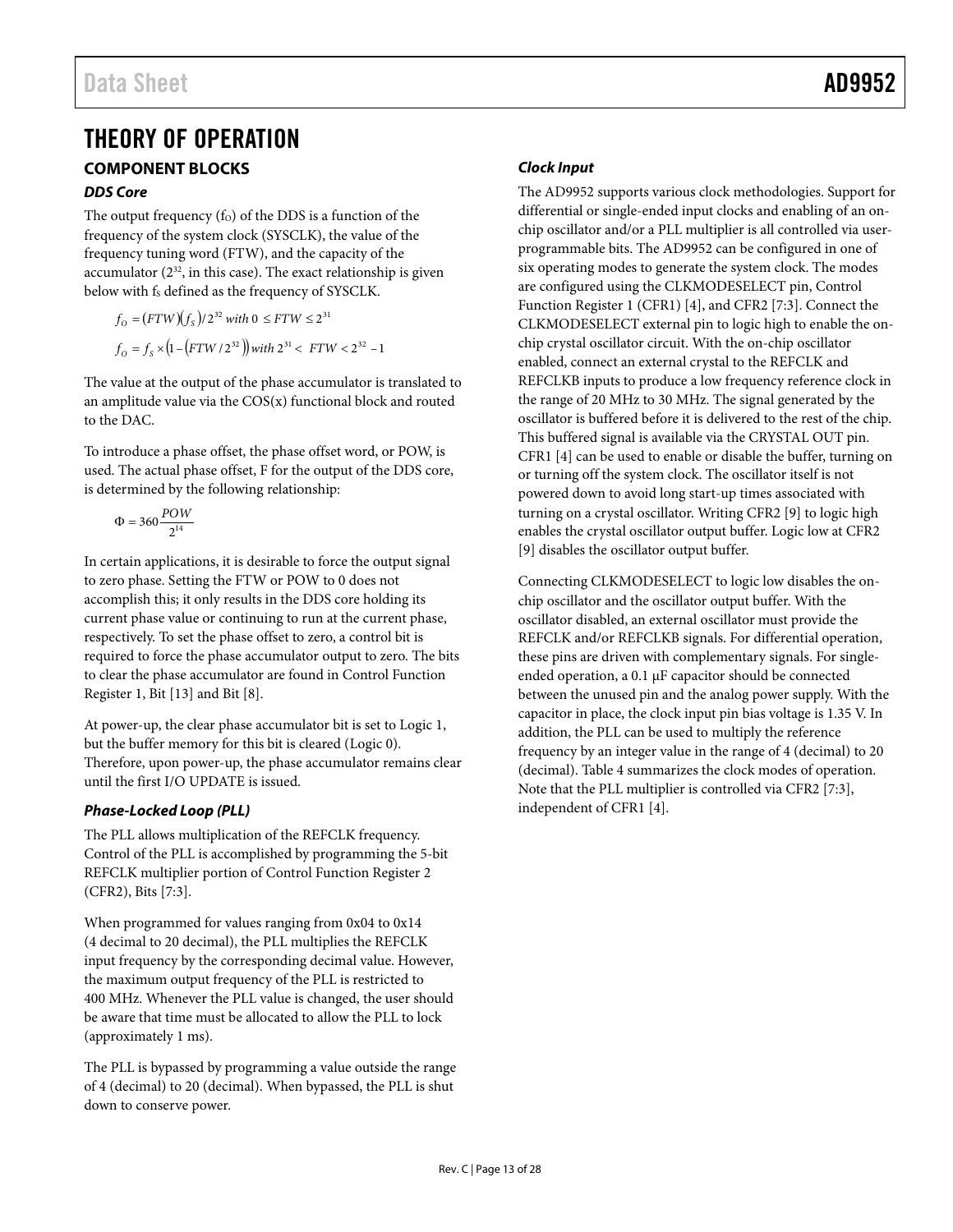| Table 7. Clock mode modes of Oberation |                      |                     |                           |                         |                              |  |  |  |  |
|----------------------------------------|----------------------|---------------------|---------------------------|-------------------------|------------------------------|--|--|--|--|
| <b>CFR1 [4]</b>                        | <b>CLKMODESELECT</b> | <b>CFR2 [7:3]</b>   | <b>Oscillator Enabled</b> | <b>System Clock</b>     | <b>Frequency Range (MHz)</b> |  |  |  |  |
| Low                                    | High                 | 3 < M < 21          | Yes                       | $FCLK = Fosc \times M$  | $80 <$ FCLK $< 400$          |  |  |  |  |
| Low                                    | High                 | $M < 4$ or $M > 20$ | Yes                       | $FCLK = F_{\text{osc}}$ | 20 < FCLK < 30               |  |  |  |  |
| Low                                    | Low                  | 3 < M < 21          | No                        | $FCLK = Fosc \times M$  | $80 <$ FCLK $<$ 400          |  |  |  |  |
| Low                                    | LOW                  | $M < 4$ or $M > 20$ | No                        | $FCLK = Fosc$           | $10 <$ FCLK $< 400$          |  |  |  |  |
| High                                   | $\checkmark$<br>◠    |                     | No                        | $FCLK = 0$              | N/A                          |  |  |  |  |

#### <span id="page-13-0"></span>**Table 4. Clock Input Modes of Operation**

#### *DAC Output*

The AD9952 incorporates an integrated 14-bit current output DAC. Unlike most DACs, this output is referenced to AVDD, not AGND.

Two complementary outputs provide a combined full-scale output current ( $I<sub>OUT</sub>$ ). Differential outputs reduce the amount of common-mode noise that might be present at the DAC output, offering the advantage of an increased signal-to-noise ratio. The full-scale current is controlled by an external resistor  $(R<sub>SET</sub>)$ connected between the DAC\_RSET pin and the DAC ground (AGND\_DAC). The full-scale current is proportional to the resistor value as follows:

$$
R_{SET} = 39.19 \, I_{OUT}
$$

The maximum full-scale output current of the combined DAC outputs is 15 mA, but limiting the output to 10 mA provides the best spurious-free dynamic range (SFDR) performance. The DAC output compliance range is AVDD + 0.5 V to AVDD – 0.5 V. Voltages developed beyond this range cause excessive DAC distortion and could potentially damage the DAC output circuitry. Proper attention should be paid to the load termination to keep the output voltage within this compliance range.

#### *Comparator*

Many applications require a square wave signal rather than a sine wave. For example, in most clocking applications a high slew rate helps to reduce phase noise and jitter. To support these applications, the AD9952 includes an on-chip comparator. The comparator has a bandwidth greater than 200 MHz and a common-mode input range of 1.3 V to 1.8 V. By setting the comparator power-down bit, CFR1 [6], the comparator can be turned off to save on power consumption.

#### *Serial I/O Port*

The AD9952 serial port is a flexible, synchronous serial communications port that allows easy interface to many industry-standard microcontrollers and microprocessors. The serial I/O port is compatible with most synchronous transfer formats, including both the Motorola 6905/11 SPI® and Intel® 8051 SSR protocols.

The interface allows read/write access to all registers that configure the AD9952. MSB first or LSB first transfer formats are supported. The AD9952 serial interface port can be configured as a single pin I/O (SDIO) that allows a 2-wire interface or two unidirectional pins for in/out (SDIO/SDO), which in turn enable a 3-wire interface. Two optional pins, IOSYNC and  $\overline{\text{CS}}$ , enable greater flexibility for system design in the AD9952. Please see th[e Serial Port Operation](#page-19-1) section for details on how to program the AD9952 through the serial I/O port.

#### *Register Map and Descriptions*

The register map is listed in [Table 5.](#page-14-0)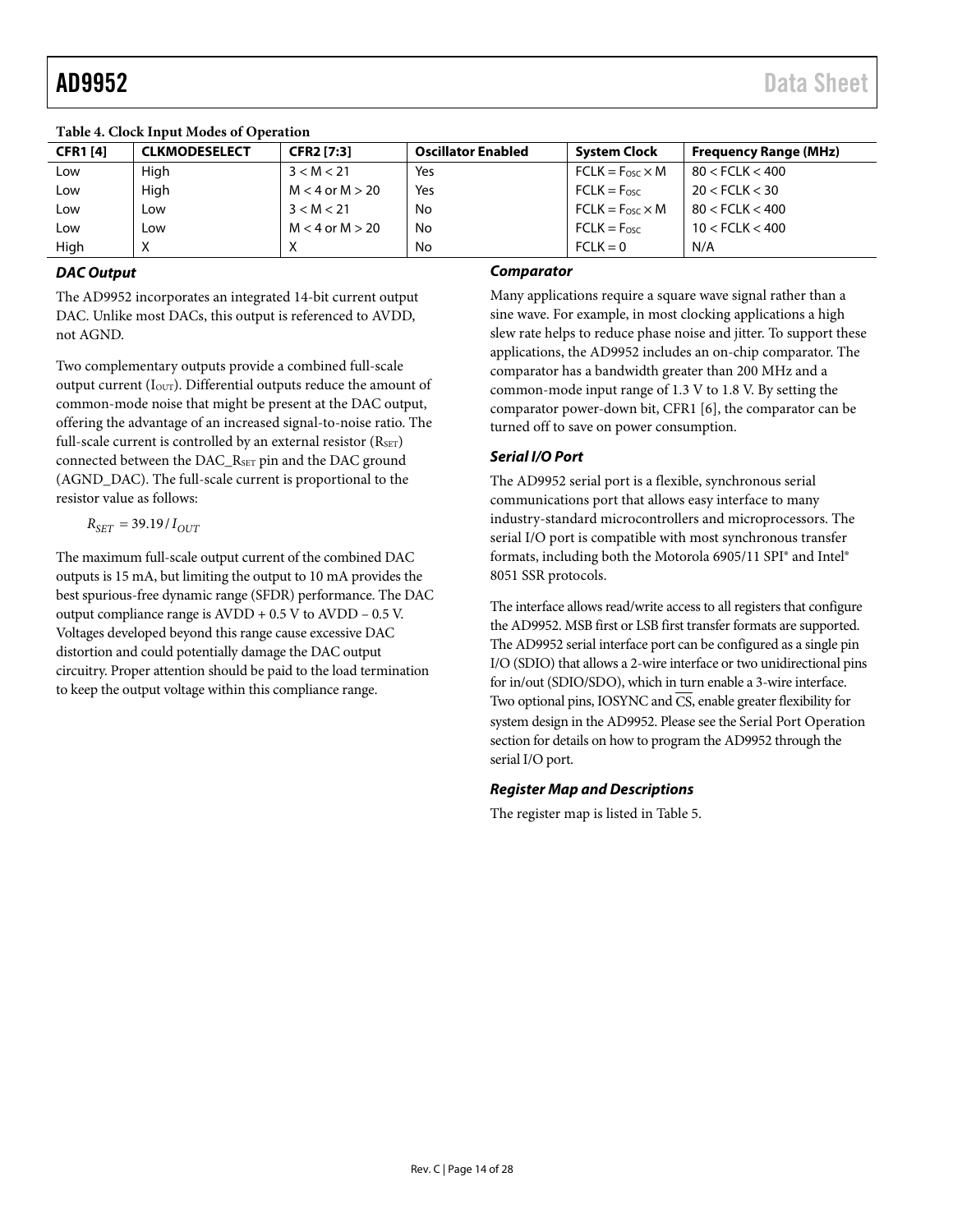#### <span id="page-14-0"></span>**Table 5. Register Map**

| Register<br><b>Name</b><br>(Serial<br><b>Address)</b> | Register<br><b>Address</b> | <b>Bit</b><br>Range | (MSB)<br>Bit 7                                                                                                                                                         | Bit 6                        | Bit 5                          | Bit 4                            | Bit 3                                | Bit 2                               | Bit 1                             | (LSB)<br>Bit 0               | <b>Default</b><br><b>Value</b> |
|-------------------------------------------------------|----------------------------|---------------------|------------------------------------------------------------------------------------------------------------------------------------------------------------------------|------------------------------|--------------------------------|----------------------------------|--------------------------------------|-------------------------------------|-----------------------------------|------------------------------|--------------------------------|
| Control<br>Function<br>Register 1<br>(CFR1)           | (0x00)                     | [7:0]               | Digital<br>Power-<br>Down                                                                                                                                              | Comparator<br>Power-<br>Down | <b>DAC</b><br>Power-<br>Down   | Clock<br>Input<br>Power-<br>Down | External<br>Power-<br>Down<br>Mode   | Not Used                            | SYNC_CLK<br>Out<br><b>Disable</b> | <b>Not</b><br>Used           | 0x00                           |
|                                                       |                            | [15:8]              | Not Used                                                                                                                                                               | Not Used                     | Auto<br>Clr<br>Phase<br>Accum. | Enable<br><b>SINE</b><br>Output  | <b>Not</b><br>Used                   | Clear<br>Phase<br>Accum.            | SDIO<br>Input<br>Only             | <b>LSB</b><br>First          | 0x00                           |
|                                                       |                            | [23:16]             | Automatic<br>Sync<br>Enable                                                                                                                                            | Software<br>Manual<br>Sync   | Not Used                       |                                  |                                      |                                     |                                   | 0x00                         |                                |
|                                                       |                            | [31:24]             |                                                                                                                                                                        |                              | Not Used                       |                                  |                                      | Load ARR<br>@I/O<br><b>UPDATE</b>   | OSK<br>Enable                     | Auto<br><b>OSK</b><br>Keying | 0x00                           |
| Control<br>Function<br>Register 2<br>(CFR2)           | (0x01)                     | [7:0]               | VCO<br><b>REFCLK Multiplier</b><br>Charge Pump<br>Current [1:0]<br>Range<br>0x00 or 0x01, or 0x02 or 0x03: Bypass Multiplier<br>0x04 to 0x14: 4x to 20x Multiplication |                              |                                |                                  |                                      |                                     | 0x00                              |                              |                                |
|                                                       |                            | [15:8]              | Not Used                                                                                                                                                               |                              |                                | High<br>Speed<br>Sync<br>Enable  | Hardware<br>Manual<br>Sync<br>Enable | CRYSTAL<br><b>OUT Pin</b><br>Active | <b>Not</b><br><b>Used</b>         | 0x00                         |                                |
|                                                       |                            | [23:16]             |                                                                                                                                                                        |                              |                                | Not Used                         |                                      |                                     |                                   |                              | 0x18                           |
| Amplitude<br>(0x02)<br>$[7:0]$                        |                            |                     | Amplitude Scale Factor Register [7:0]                                                                                                                                  |                              |                                |                                  |                                      |                                     |                                   |                              |                                |
| Scale<br>Factor<br>(ASF)                              |                            | [15:8]              | Amplitude Scale Factor Register [13:8]<br>Auto Ramp Rate Speed<br>Control [1:0]                                                                                        |                              |                                |                                  |                                      | 0x00                                |                                   |                              |                                |
| Amplitude<br>Ramp<br>Rate<br>(ARR)                    | (0x03)                     | $[7:0]$             | Amplitude Ramp Rate Register [7:0]                                                                                                                                     |                              |                                |                                  |                                      |                                     | 0x00                              |                              |                                |
| Frequency                                             | (0x04)                     | $[7:0]$             | Frequency Tuning Word 0 [7:0]                                                                                                                                          |                              |                                |                                  |                                      |                                     |                                   | 0x00                         |                                |
| Tuning                                                |                            | [15:8]              |                                                                                                                                                                        |                              |                                | Frequency Tuning Word 0 [15:8]   |                                      |                                     |                                   |                              | 0x00                           |
| Word 0<br>(FTWO)                                      |                            | [23:16]             |                                                                                                                                                                        |                              |                                | Frequency Tuning Word 0 [23:16]  |                                      |                                     |                                   |                              | 0x00                           |
|                                                       |                            | [31:24]             |                                                                                                                                                                        |                              |                                | Frequency Tuning Word 0 [31:24]  |                                      |                                     |                                   |                              | 0x00                           |
| Phase                                                 | (0x05)                     | $[7:0]$             |                                                                                                                                                                        |                              |                                | Phase Offset Word 0 [7:0]        |                                      |                                     |                                   |                              | 0x00                           |
| Offset<br>Word<br>(POW)                               |                            | [15:8]              |                                                                                                                                                                        | Not Used [1:0]               |                                |                                  |                                      | Phase Offset Word 0 [13:8]          |                                   |                              | 0x00                           |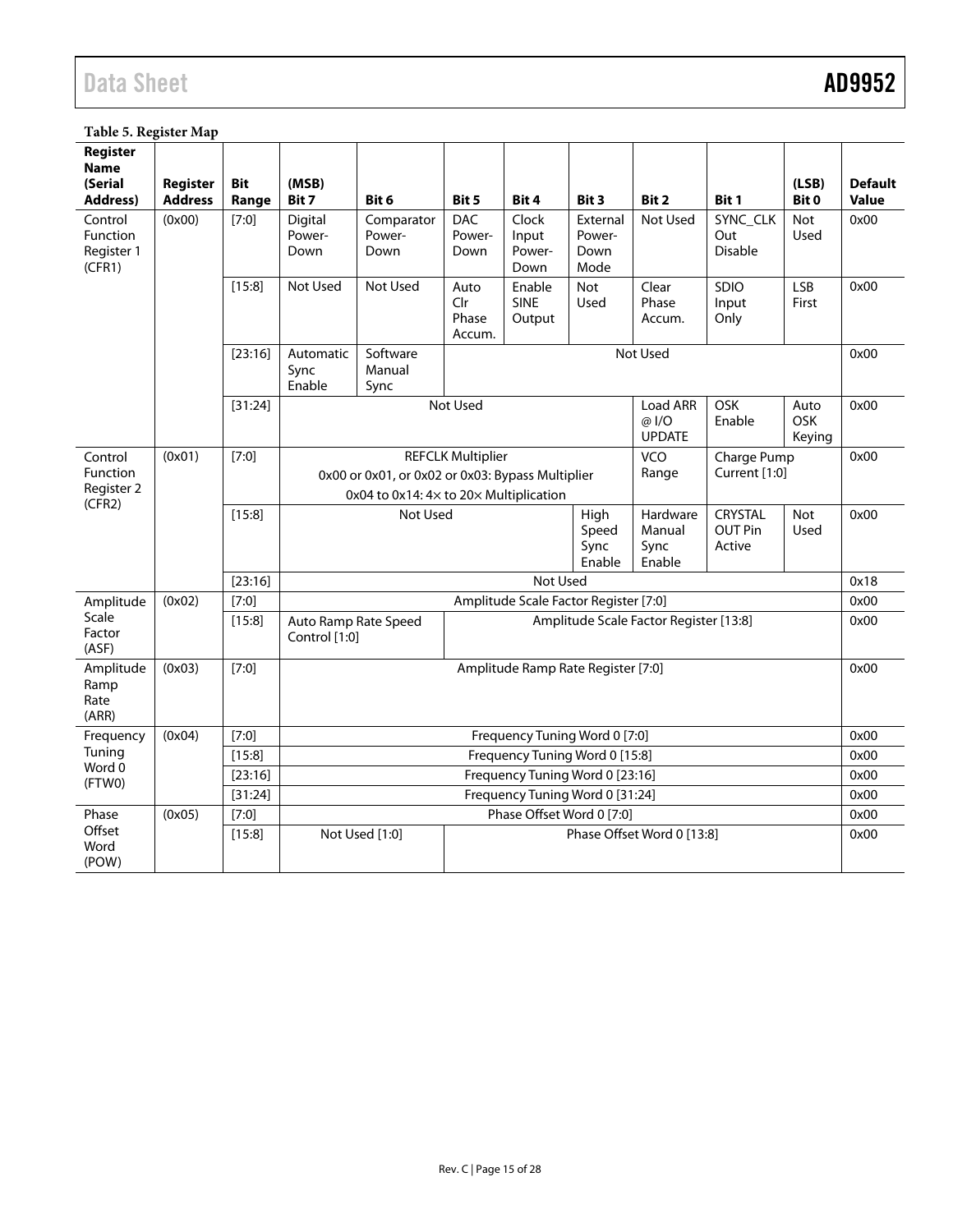### <span id="page-15-0"></span>**CONTROL REGISTER BIT DESCRIPTIONS**

#### *Control Function Register 1 (CFR1)*

The CFR1 bits control the functions, features, and modes of the AD9952. The functionality of each bit is detailed below.

#### **CFR1 [31:27]: Not Used**

#### **CFR1 [26]: Amplitude Ramp Rate Load Control Bit**

CFR1  $[26] = 0$  (default). The amplitude ramp rate timer is loaded only upon timeout (timer = 1) and is not loaded due to an I/O UPDATE input signal.

CFR1 [26] = 1. The amplitude ramp rate timer is loaded upon timeout (timer = 1) or at the time of an I/O UPDATE input signal.

#### **CFR1 [25]: Shaped On-Off Keying Enable Bit**

CFR1 [25] = 0 (default). Shaped on-off keying is bypassed.

CFR1 [25] = 1. Shaped on-off keying is enabled. When enabled, CFR1 [24] controls the mode of operation for this function.

#### **CFR1 [24]: Auto Shaped On-Off Keying Enable Bit (only valid when CFR1[25] is active high)**

CFR1  $[24] = 0$  (default). When CFR1 $[25]$  is active, a Logic 0 on CFR1[24] enables the manual shaped on-off keying operation. Each amplitude sample sent to the DAC is multiplied by the amplitude scale factor. See the [Shaped On-Off Keying](#page-17-3) section for details.

CFR1  $[24] = 1$ . When CFR1 $[25]$  is active, a Logic 1 on CFR1 [24] enables the auto shaped on-off keying operation. Toggling the OSK pin high causes the output scalar to ramp up from zero scale to the amplitude scale factor at a rate determined by the amplitude ramp rate. Toggling the OSK pin low causes the output to ramp down from the amplitude scale factor to zero scale at the amplitude ramp rate (see th[e Shaped On-Off Keying](#page-17-3) section).

#### **CFR1 [23]: Automatic Synchronization Enable Bit**

CFR1  $[23] = 0$  (default). The automatic synchronization feature of multiple AD9952s is inactive.

CFR1 [23] = 1. The automatic synchronization feature of multiple AD9952s is active. The device synchronizes its internal synchronization clock (SYNC\_CLK) to align to the signal present on the SYNC\_IN input (see the [Synchronizing Multiple](#page-19-0)  [AD9952](#page-19-0) section).

#### **CFR1 [22]: Software Manual Synchronization of Multiple AD9952s**

CFR1  $[22] = 0$  (default). The manual synchronization feature is inactive.

CFR1 [22] = 1. The software controlled manual synchronization feature is executed. The SYNC\_CLK rising edge is advanced by one SYNC\_CLK cycle and this bit is cleared. To advance the rising edge multiple times, this bit needs to be set for each advance (see the [Synchronizing Multiple AD9952](#page-19-0) section)..

#### **CFR1 [21:14]: Not Used**

#### **CFR1 [13]: Auto-Clear Phase Accumulator Bit**

CFR1  $[13] = 0$  (default). The current state of the phase accumulator remains unchanged when the frequency tuning word is applied.

CFR1  $[13] = 1$ . This bit synchronously clears the phase accumulator automatically (by loadings 0s) for one cycle upon reception of an I/O UPDATE signal.

#### **CFR1 [12]: Sine/Cosine Select Bit**

CFR1  $[12] = 0$  (default). The angle-to-amplitude conversion logic employs a COSINE function.

CFR1  $[12] = 1$ . The angle-to-amplitude conversion logic employs a SINE function.

#### **CFR1 [11]: Not Used**

#### **CFR1 [10]: Clear Phase Accumulator**

CFR1  $[10] = 0$  (default). The phase accumulator functions as normal.

CFR1 [10] = 1. The phase accumulator memory elements are cleared and held clear until this bit is cleared.

#### **CFR1 [9]: SDIO Input Only**

CFR1  $[9] = 0$  (default). The SDIO pin has bidirectional operation (2-wire serial programming mode).

CFR1  $[9] = 1$ . The serial data I/O pin (SDIO) is configured as an input only pin (3-wire serial programming mode).

#### **CFR1 [8]: LSB First**

CFR1  $[8] = 0$  (default). MSB first format is active.

CFR1  $[8] = 1$ . The serial interface accepts serial data in LSB-first format.

#### **CFR1 [7]: Digital Power-Down Bit**

CFR1 [7] = 0 (default). All digital functions and clocks are active.

CFR1  $[7] = 1$ . All non-I/O digital functionality is suspended, lowering the power significantly.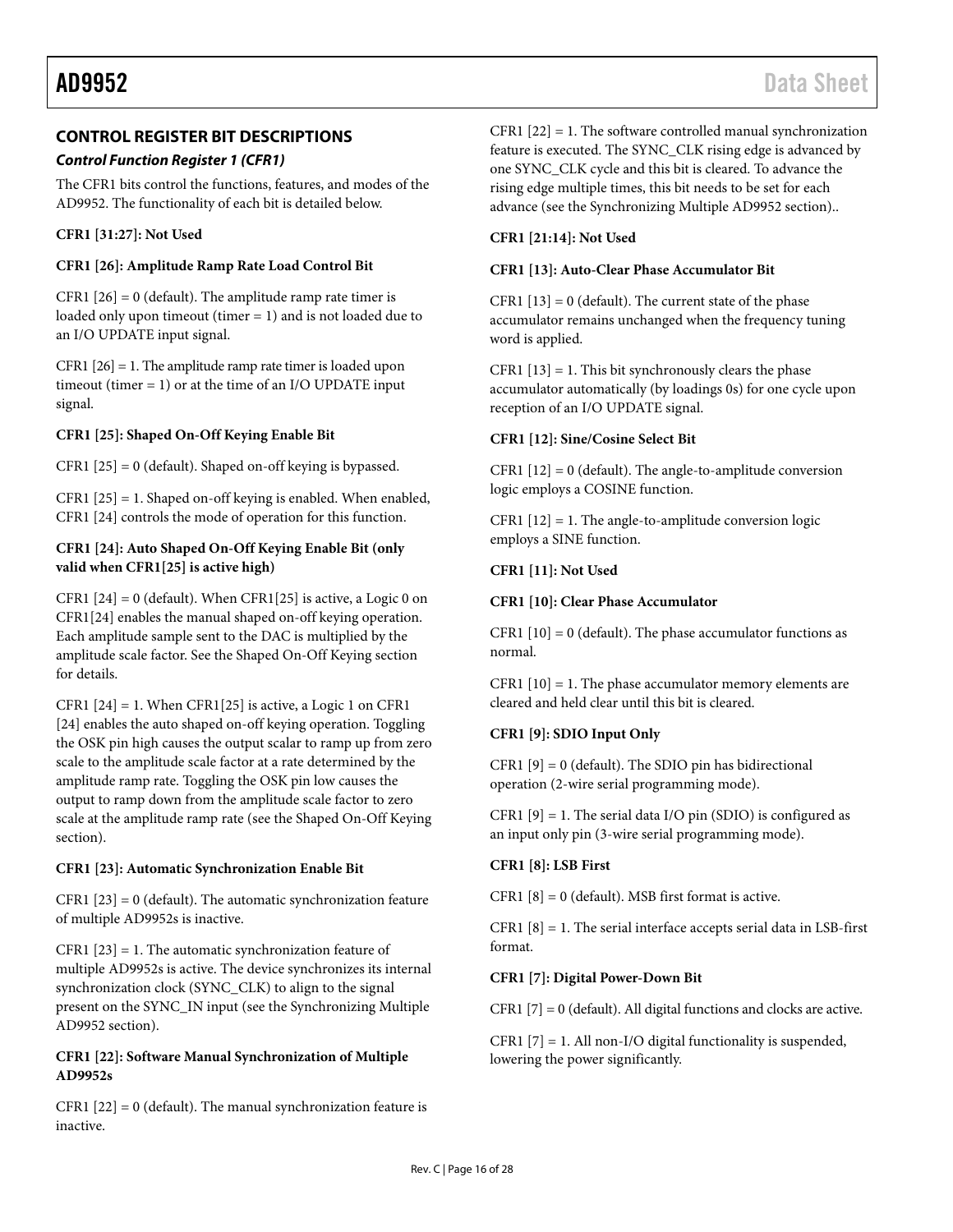#### **CFR1 [6]: Comparator Power-Down Bit**

CFR1  $[6] = 0$  (default). The comparator is enabled for operation.

CFR1  $[6] = 1$ . The comparator is disabled and is in its lowest power dissipation state.

#### **CFR1 [5]: DAC Power-Down Bit**

CFR1 [5] = 0 (default). The DAC is enabled for operation.

 $CFR1$  [5] = 1. The DAC is disabled and is in its lowest power dissipation state.

#### **CFR1 [4]: Clock Input Power-Down Bit**

CFR1  $[4] = 0$  (default). The clock input circuitry is enabled for operation.

CFR1  $[4] = 1$ . The clock input circuitry is disabled and the device is in its lowest power dissipation state.

#### **CFR1 [3]: External Power-Down Mode**

CFR1  $[3] = 0$  (default). Selects the external rapid recovery power-down mode. In this mode, when the PWRDWNCTL input pin is high, the digital logic and the DAC digital logic are powered down. The DAC bias circuitry, PLL, oscillator, and clock input circuitry are not powered down.

CFR1 [3] = 1. Selects the external full power-down mode. In this mode, when the PWRDWNCTL input pin is high, all functions are powered down. This includes the DAC and PLL, which take a significant amount of time to power up.

#### **CFR1 [2]: Not Used**

#### **CFR1 [1]: SYNC\_CLK Disable Bit**

CFR1  $[1] = 0$  (default). The SYNC\_CLK pin is active.

CFR1 [1] = 1. The SYNC\_CLK pin assumes a static Logic 0 state to keep noise generated by the digital circuitry at a minimum. However, the synchronization circuitry remains active (internally) to maintain normal device timing.

#### **CFR1 [0]: Not Used, Leave at 0**

#### *Control Function Register 2 (CFR2)*

The CFR2 bits control the functions, features, and modes of the AD9952, primarily related to the analog sections of the chip.

**CFR2 [23:12]: Not Used**

#### **CFR2 [11]: High Speed Sync Enable Bit**

CFR2  $[11] = 0$  (default). The high speed sync enhancement is off.

CFR2  $[11] = 1$ . The high speed sync enhancement is on. This bit should be set when using the autosynchronization feature for SYNC\_CLK inputs beyond 50 MHz, (200 MSPS SYSCLK). See the [Synchronizing Multiple AD9952s](#page-19-0) section.

#### **CFR2 [10]: Hardware Manual Sync Enable Bit**

CFR2  $[10] = 0$  (default). The hardware manual sync function is off.

CFR2 [10] = 1. The hardware manual sync function is enabled. While this bit is set, a rising edge on the SYNC\_IN pin causes the device to advance the SYNC\_CLK rising edge by one REFCLK cycle. Unlike the software manual sync enable bit, this bit does not self-clear. Once the hardware manual sync mode is enabled, it stays enabled until this bit is cleared (see the [Synchronizing Multiple AD9952](#page-19-0) section).

#### **CFR2 [9]: CRYSTAL OUT Enable Bit**

CFR2 [9] = 0 (default). The CRYSTAL OUT pin is inactive.

CFR2  $[9] = 1$ . The CRYSTAL OUT pin is active. When active, the crystal oscillator circuitry output drives the CRYSTAL OUT pin, which can be connected to other devices to produce a reference frequency. The oscillator responds to crystals in the range of 20 MHz to 30 MHz.

#### **CFR2 [8]: Not Used**

#### **CFR2 [7:3]: Reference Clock Multiplier Control Bits**

This 5-bit word controls the multiplier value out of the clockmultiplier (PLL) block. Valid values are 4 decimal to 20 decimal (0x04 to 0x14). Values entered outside this range bypass the clock multiplier. See th[e Phase-Locked Loop \(PLL\)](#page-12-3) section.

#### **CFR2 [2]: VCO Range Control Bit**

This bit is used to control the range setting on the VCO. CFR2  $[2] = 0$  (default). The VCO operates in a range of 100 MHz to 250 MHz.

CFR2  $[2] = 1$ . The VCO operates in a range of 250 MHz to 400 MHz.

#### **CFR2 [1:0]: Charge Pump Current Control Bits**

These bits are used to control the current setting on the charge pump. The default setting, CFR2 [1:0], sets the charge pump current to the default value of 75 µA. For each bit added (Bit 01, Bit 10, and Bit 11), 25  $\mu$ A of current is added to the charge pump current: 100 µA, 125 µA, and 150 µA.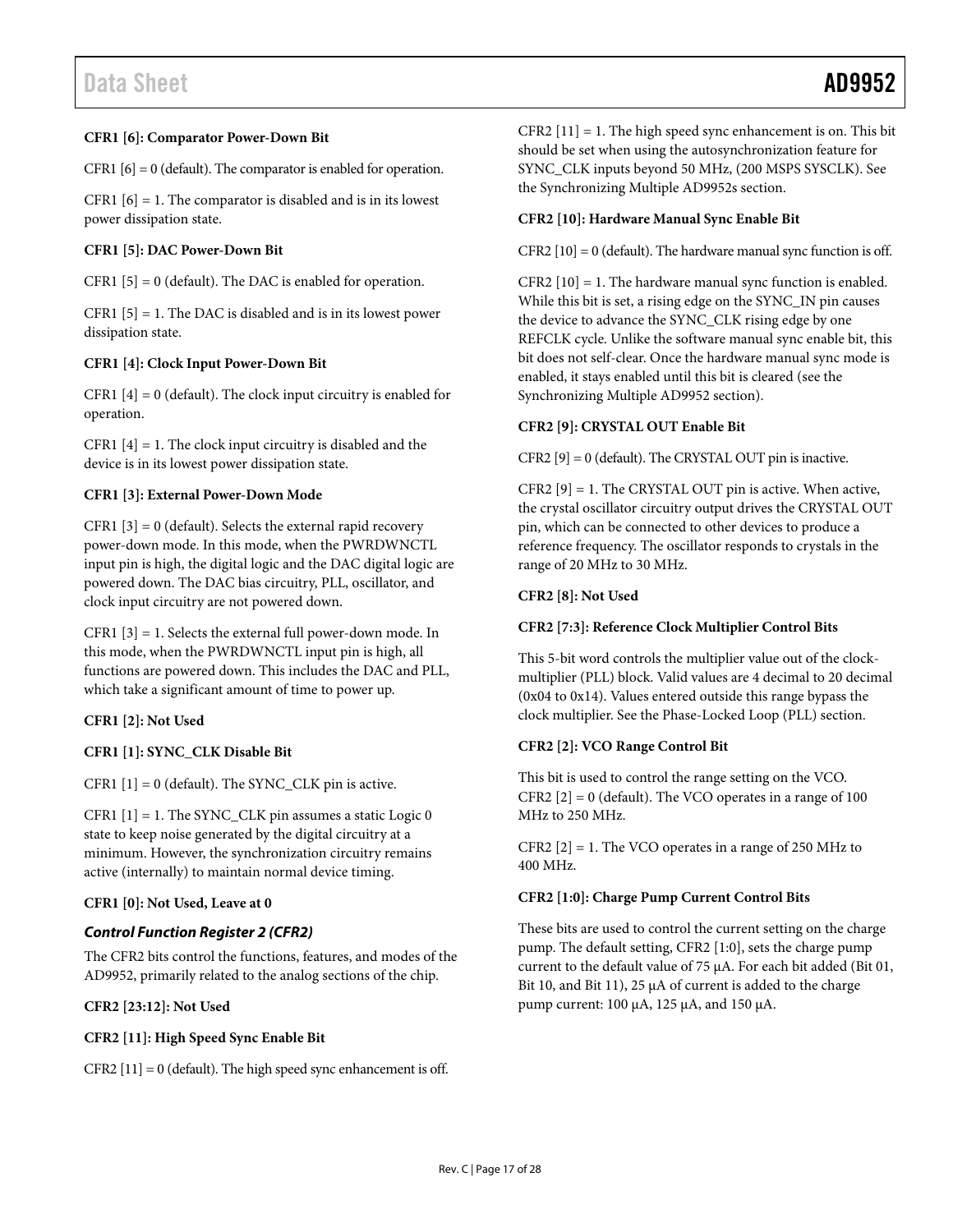### <span id="page-17-0"></span>**OTHER REGISTER DESCRIPTIONS**

#### *Amplitude Scale Factor (ASF)*

The ASF register stores the 2-bit auto ramp rate speed value and the 14-bit amplitude scale factor used in the output shaped keying (OSK) operation. In auto OSK operation, ASF [15:14] tell the OSK block how many amplitude steps to take for each increment or decrement. ASF [13:0] sets the maximum value for the OSK internal multiplier. In manual OSK mode, ASF [15:14] have no effect. ASF [13:0] provide the output scale factor directly. If the OSK enable bit is cleared, CFR1  $[25] = 0$ , this register has no effect on device operation.

#### *Amplitude Ramp Rate (ARR)*

The ARR register stores the 8-bit amplitude ramp rate used in the auto OSK mode. This register programs the rate at which the amplitude scale factor counter increments or decrements. If the OSK is set to manual mode, or if OSK enable is cleared, this register has no effect on device operation.

#### *Frequency Tuning Word 0 (FTW0)*

The frequency tuning word is a 32-bit register that controls the rate of accumulation in the phase accumulator of the DDS core. Its specific role depends on the device mode of operation.

### <span id="page-17-4"></span>*Phase Offset Word (POW)*

The phase offset word is a 14-bit register that stores a phase offset value. This offset value is added to the output of the phase accumulator to offset the current phase of the output signal. The exact value of phase offset is given by the following formula:

$$
\Phi = \left(\frac{POW}{2^{14}}\right) \times 360^{\circ}
$$

Or

$$
POW = \left(\frac{\Phi}{360^\circ}\right) \times 2^{14}
$$

where Φ is the desired phase offset, in degrees.

### <span id="page-17-1"></span>**MODES OF OPERATION**

#### *Single-Tone Mode*

In single-tone mode, the DDS core uses a single tuning word. Whatever value is stored in FTW0 is supplied to the phase accumulator. This value can only be changed manually, which is done by writing a new value to FTW0 and by issuing an I/O UPDATE. Phase adjustment is possible through the phase offset register.

### <span id="page-17-2"></span>**PROGRAMMING FEATURES**

#### *Phase Offset Control*

A 14-bit phase offset  $(\theta)$  can be added to the output of the phase accumulator by means of the control registers. This feature provides the user with two different methods of phase control.

The first method is a static phase adjustment, where a fixed phase offset is loaded into the appropriate phase offset register and left unchanged. The result is that the output signal is offset by a constant angle relative to the nominal signal. This allows the user to phase align the DDS output with some external signal, if necessary.

In the second method of phase control, the user regularly updates the phase offset register via the I/O port. By properly modifying the phase offset as a function of time, the user can implement a phase modulated output signal. However, both the speed of the I/O port and the frequency of SYSCLK limit the rate at which phase modulation can be performed.

The AD9952 allows for a programmable continuous zeroing of the phase accumulator as well as a clear and release or automatic zeroing function. Each feature is individually controlled via the CFR1 bits. CFR1 [13] is the automatic clear phase accumulator bit. CFR1 [10] clears the phase accumulator and holds the value to 0.

### *Continuous Clear Bit*

The continuous clear bit is simply a static control signal that, when active high, holds the phase accumulator at 0 for the entire time the bit is active. When the bit goes low, inactive, the phase accumulator is allowed to operate.

#### *Clear and Release Function*

When set, the auto-clear phase accumulator clears and releases the phase accumulator upon receiving an I/O UPDATE. The automatic clearing function is repeated for every subsequent I/O UPDATE until the appropriate auto-clear control bit is cleared.

### <span id="page-17-3"></span>*Shaped On-Off Keying*

The shaped on-off keying function of the AD9952 allows the user to control the ramp-up and ramp-down time of an on-off emission from the DAC. This function is used in burst transmissions of digital data to reduce the adverse spectral impact of short, abrupt bursts of data.

Auto and manual shaped on-off keying modes are supported. The auto mode generates a linear scale factor at a rate determined by the amplitude ramp rate (ARR) register controlled by an external pin (OSK). Manual mode allows the user to directly control the output amplitude by writing the scale factor value into the amplitude scale factor (ASF) register.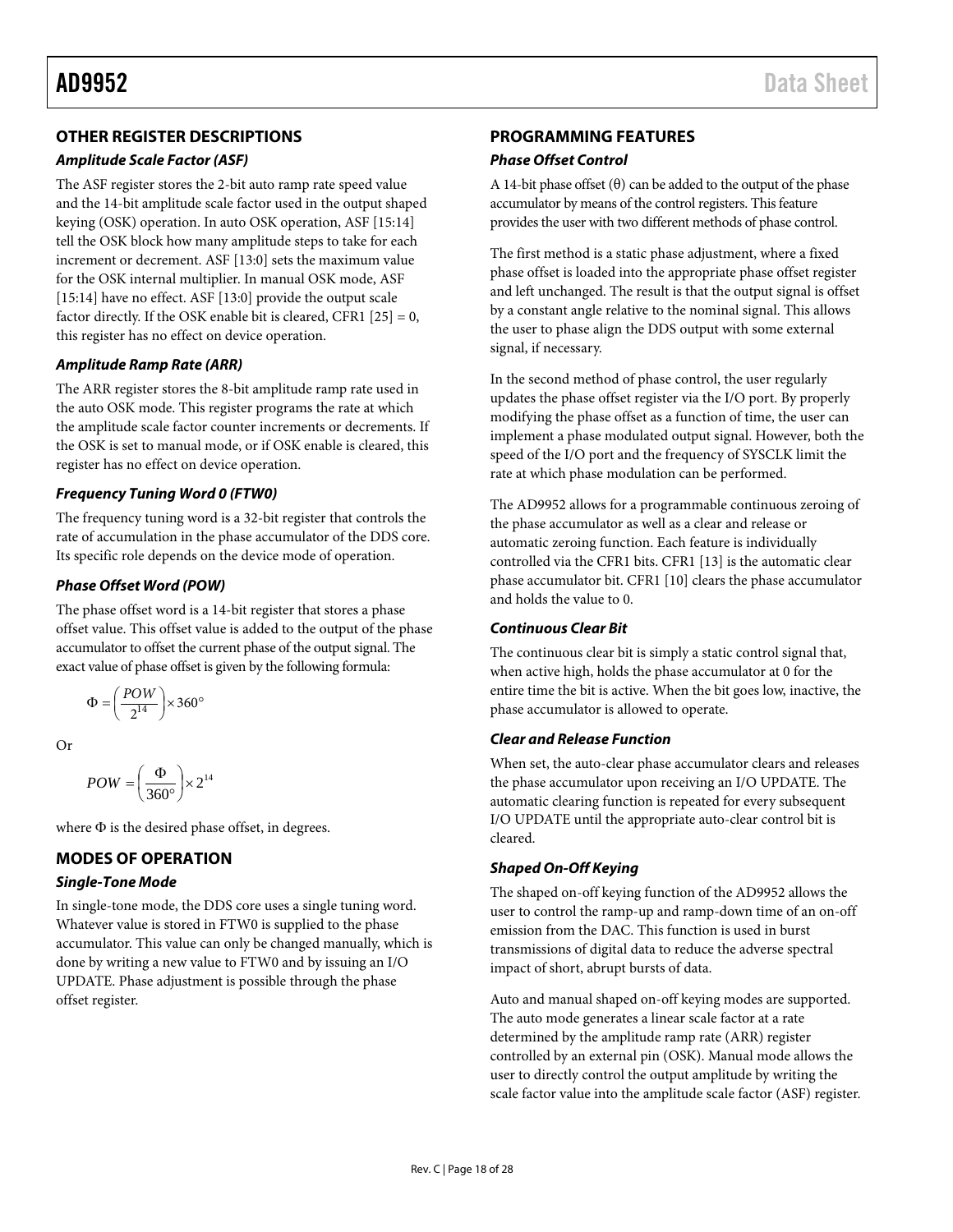The shaped on-off keying function can be bypassed (disabled) by clearing the OSK enable bit (CFR1  $[25] = 0$ ).

The modes are controlled by two bits located in the most significant byte of the control function register (CFR). CFR1 [25] is the shaped on-off keying enable bit. When CFR1 [25] is set, the output scaling function is enabled and CFR1 [25] bypasses the function. CFR1 [24] is the internal shaped on-off keying active bit. When CFR1 [24] is set, internal shaped on-off keying mode is active; when CFR1 [24] is cleared, external shaped on-off keying mode is active. CFR1 [24] is a don't care if the shaped on-off keying enable bit (CFR1 [25]) is cleared. The power-up condition of the shaped on-off keying is disabled (CFR1  $[25] = 0$ ). [Figure 23 s](#page-18-0)hows the block diagram of the OSK circuitry.

#### **Auto Shaped On-Off Keying Mode Operation**

The auto shaped on-off keying mode is active when CFR1 [25] and CFR1 [24] are set. When auto shaped on-off keying mode is enabled, a single-scale factor is internally generated and applied to the multiplier input for scaling the output of the DDS core block (see [Figure 23\)](#page-18-0). The scale factor is the output of a 14-bit counter that increments/decrements at a rate determined by the contents of the 8-bit output ramp rate register. The scale factor increases if the OSK pin is high and decreases if the OSK pin is low. The scale factor is an unsigned value such that all 0s multiply the DDS core output by 0 (decimal) and 0x3FFF multiplies the DDS core output by 16,383 (decimal).

To use the full amplitude (14-bits) with fast ramp rates, the internally generated scale factor step size is controlled via the ASF [15:14][. Table 6 d](#page-18-1)escribes the increment/decrement step size of the internally generated scale factor per the ASF [15:14].

A special feature of this mode is that the maximum output amplitude allowed is limited by the contents of the amplitude scale factor register. This allows the user to ramp to a value less than full scale.

<span id="page-18-1"></span>

| Table 6. Auto Scale Factor Internal Step Size |  |
|-----------------------------------------------|--|
|-----------------------------------------------|--|

| ASF [15:14] (Binary) | <b>Increment/Decrement Size</b> |
|----------------------|---------------------------------|
| o٥                   |                                 |
|                      |                                 |
| 10                   |                                 |
|                      |                                 |

#### **OSK Ramp Rate Timer**

The OSK ramp rate timer is a loadable down counter that generates the clock signal to the 14-bit counter, which, in turn, generates the internal scale factor. The ramp rate timer is loaded with the value of the ASFR every time the counter reaches 1 (decimal). This load and countdown operation continues for as long as the timer is enabled, unless the timer is forced to load before reaching a count of 1.

If the load OSK timer bit (CFR1 [26]) is set, the ramp rate timer is loaded upon an I/O UPDATE or upon reaching a value of 1. The ramp timer can be loaded before reaching a count of 1 by three methods.

The first method of loading is by changing the OSK input pin. When the OSK input pin changes state, the ASFR value is loaded into the ramp rate timer, which then proceeds to count down as normal.

The second method in which the sweep ramp rate timer can be loaded before reaching a count of 1 is if the load OSK timer bit (CFR1 [26]) is set and an I/O UPDATE is issued.

The last method in which the sweep ramp rate timer can be loaded before reaching a count of 1 is when going from the inactive auto shaped on-off keying mode to the active auto shaped on-off keying mode; that is, when the sweep enable bit is being set.



<span id="page-18-0"></span>Figure 23. On-Off Shaped Keying, Block Diagram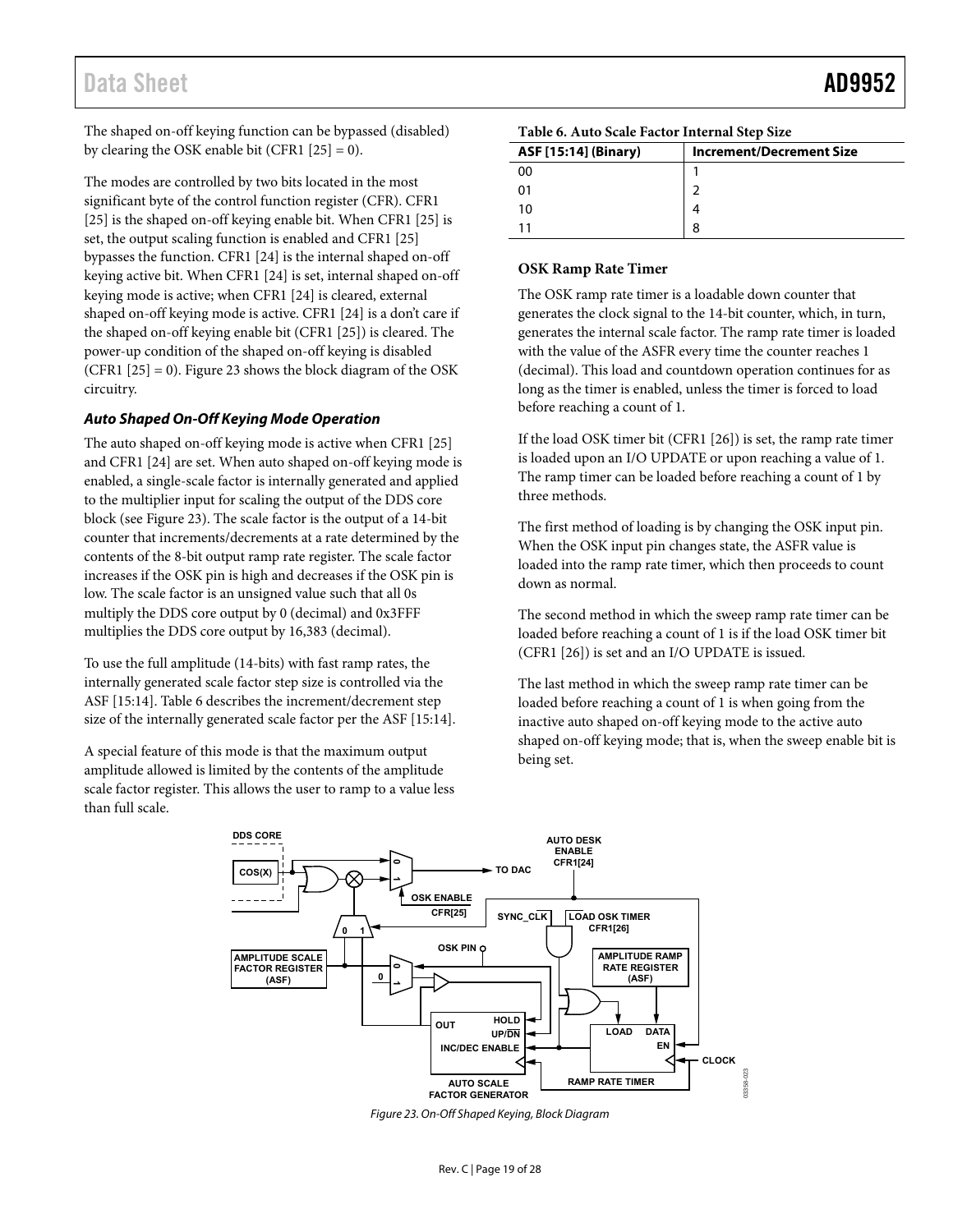#### *External Shaped On-Off Keying Mode Operation*

The external shaped on-off keying mode is enabled by writing CFR1 [25] to a Logic 1 and writing CFR1 [24] to a Logic 0. When configured for external shaped on-off keying, the content of the ASFR becomes the scale factor for the data path. The scale factors are synchronized to SYNC\_CLK via the I/O UPDATE functionality.

#### <span id="page-19-0"></span>**SYNCHRONIZING MULTIPLE AD9952s**

The AD9952 product allows easy synchronization of multiple AD9952s. There are three modes of synchronization available to the user: an automatic synchronization mode, a software controlled manual synchronization mode, and a hardware controlled manual synchronization mode. In all cases, to synchronize two or more devices, the following considerations must be observed. First, all units must share a common clock source. Trace lengths and path impedance of the clock tree must be designed to keep the phase delay of the different clock branches as closely matched as possible. Second, the I/O UPDATE signal's rising edge must be provided synchronously to all devices in the system. Finally, regardless of the internal synchronization method used, the DVDD\_I/O supply should be set to 3.3 V for all devices that are to be synchronized. AVDD and DVDD should be left at 1.8 V.

In automatic synchronization mode, one device is chosen as a master; the other devices are slaved to this master. When configured in this mode, the slaves automatically synchronize their internal clocks to the SYNC\_CLK output signal of the master device. To enter automatic synchronization mode, set the slave device's automatic synchronization bit (CFR1 [23] = 1). Connect the SYNC\_IN input(s) to the master SYNC\_CLK output. The slave device continuously updates the phase relationship of its SYNC\_CLK until it is in phase with the SYNC\_IN input, which is the SYNC\_CLK of the master device. When attempting to synchronize devices running at SYSCLK speeds beyond 250 MSPS, the high speed sync enhancement enable bit should be set (CFR2  $[11] = 1$ .

In software manual synchronization mode, the user forces the device to advance the SYNC\_CLK rising edge one SYSCLK cycle (¼ SYNC\_CLK period). To activate the manual synchronization mode, set the slave device's software manual synchronization bit (CFR1  $[22] = 1$ ). The bit (CFR1  $[22]$ ) is cleared immediately. To advance the rising edge of the SYNC\_CLK multiple times, this bit needs to be set multiple times.

In hardware manual synchronization mode, the SYNC\_IN input pin is configured such that it advances the rising edge of the SYNC\_CLK signal each time the device detects a rising edge on the SYNC\_IN pin. To put the device into hardware manual synchronization mode, set the hardware manual synchronization bit (CFR2 [10] = 1). Unlike the software manual synchronization bit, this bit does not self-clear.

Once the hardware manual synchronization mode is enabled, all rising edges detected on the SYNC\_IN input cause the device to advance the rising edge of the SYNC\_CLK by one SYSCLK cycle until this enable bit is cleared (CFR2  $[10] = 0$ ).

#### *Using a Single Crystal to Drive Multiple AD9952 Clock Inputs*

The AD9952 crystal oscillator output signal is available on the CRYSTAL OUT pin, enabling one crystal to drive multiple AD9952s. To drive multiple AD9952s with one crystal, the CRYSTAL OUT pin of the AD9952 using the external crystal should be connected to the REFCLK input of the other AD9952.

The CRYSTAL OUT pin is static until the CFR2 [9] bit is set, enabling the output. The drive strength of the CRYSTAL OUT pin is typically very low, so this signal should be buffered prior to using it to drive any loads.

#### <span id="page-19-1"></span>**SERIAL PORT OPERATION**

The operations of the AD9952 are controlled by setup data and parameters loaded into the device by means of a serial I/O port. The internal control structure is organized as a series of registers. Each register is double-buffered. New data is first stored in I/O buffers as it is received. Subsequently, the data is transferred to the internal registers that actually control the device operation. While the I/O buffers are receiving new data, the old data that is already in the control registers continues to be used until the I/O buffers are transferred into the control registers. The transfer from I/O buffer to control registers requires an I/O update event. This event is triggered by sending a pulse to the I/O UPDATE pin.

#### *Step 1: Writing Data Through the Serial I/O Port to the I/O Buffers*

There are two phases to a serial I/O communication cycle:

- Phase 1: Instruction (one byte)
- Phase 2: Data (one or more bytes)

Phase 1 is the instruction byte, clocked in by the first eight rising edges of SCLK. This single byte provides the AD9952 serial port controller with the information that it needs regarding the upcoming data phase, Phase 2. This information tells the serial port controller whether the data is a read or a write operation, as well as the address of the intended register. Once the controller knows the register address, the number of bytes of data to be expected is calculated automatically.

The number of bytes transferred during Phase 2 depends on the particular register being accessed. For example, when the Control Function Register 2 is accessed, the data consists of three bytes (or 24 bits). However, if the Frequency Tuning Word 0 register is accessed, the data is four bytes (or 32 bits). Step 1 is complete when both the instruction byte and the required number of data bytes are written to or read from.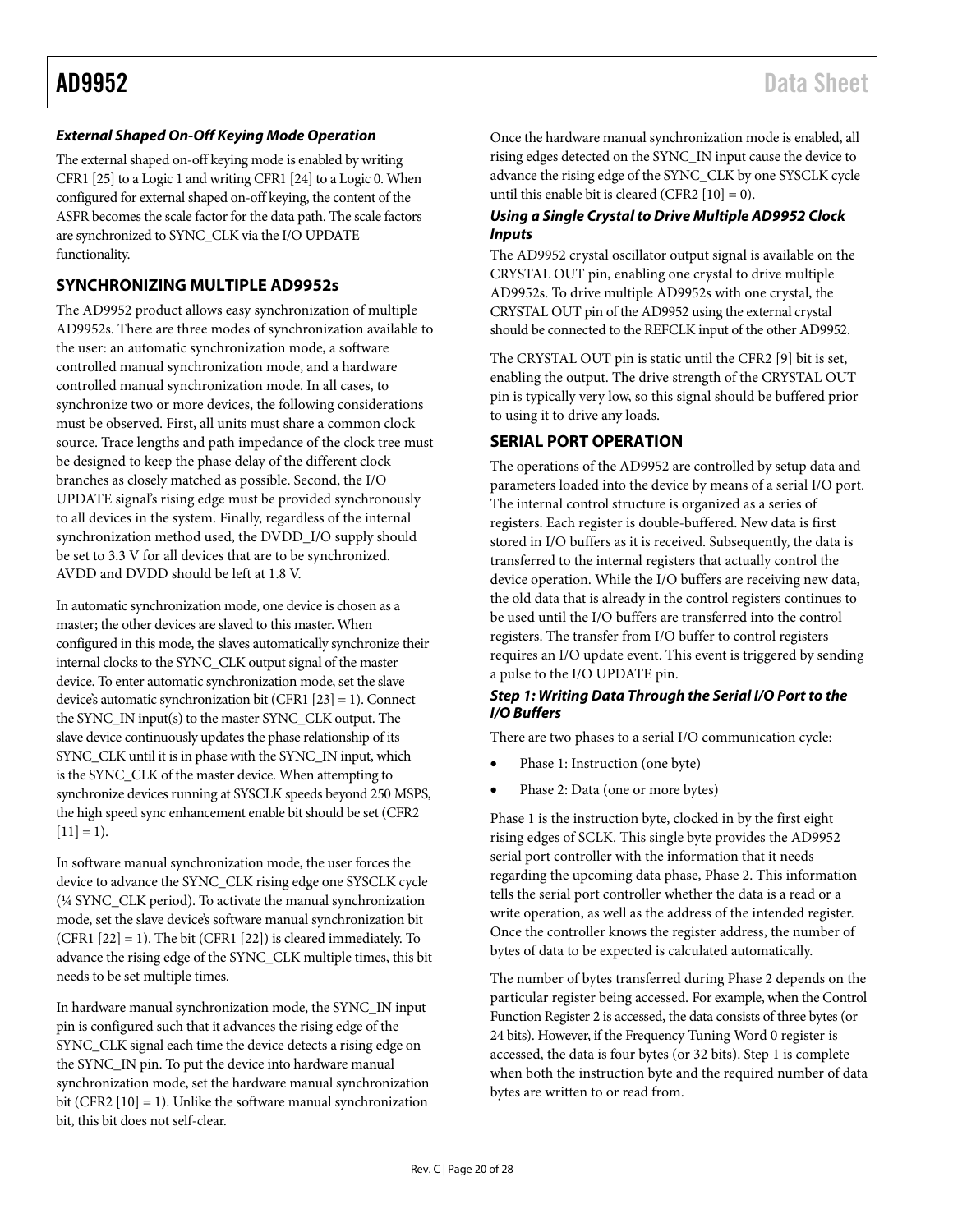After the completion of Phase 2, the AD9952 serial port controller expects the next eight SCLK rising edges to be a new instruction byte, followed by an appropriate number of data bytes. See the [Example Operation](#page-22-1) section of this document for details.

All data written into the serial port is clocked into the I/O buffer on the rising edge of SCLK. All data read back from the serial port is clocked out on the falling edge of SCLK. Note that the readback operation reads data from registers, not the I/O buffers. If new data has been written to an I/O buffer, but an I/O update has not occurred, the old data stored in the register is read back (see [Step 2: Transfer of I/O Buffers to Registers\)](#page-20-0). Also, the serial I/O port speed of 25 Mbps refers solely to the speed of SCLK during a write operation. As the AD9952 does not generate data, the readback operation is considered a debug feature and is not supported beyond 1 Mbps.

#### <span id="page-20-3"></span>**Instruction Byte Details**

The instruction byte contains the following information.

| (LSB)<br>(MSB)   |                |                  |    |                |                |    |                |
|------------------|----------------|------------------|----|----------------|----------------|----|----------------|
| D7               | D <sub>6</sub> | D5               | D4 | D <sub>3</sub> | D <sub>2</sub> | D1 | D <sub>0</sub> |
| $R/\overline{W}$ | $\lambda$<br>Λ | $\check{ }$<br>⌒ | A5 | A4             | A3             | A2 | A1             |

R/W—Bit 7 of the instruction byte determines whether a read or write data transfer occurs after the instruction byte write. Logic High indicates a read operation; a Logic 0 indicates a write operation.

X, X—Bit 6 and Bit 5, respectively, of the instruction byte are don't care.

A5, A4, A3, A2, A1—Bit 4, Bit 3, Bit 2, Bit 1, and Bit 0, respectively, of the instruction byte determine which register is accessed during the data transfer portion of the communication cycle.

### <span id="page-20-0"></span>**Step 2: Transfer of I/O Buffers to Registers**

When the desired setup data is written via the serial port to the I/O buffers, the registers must be updated by issuing an I/O update signal on the I/O UPDATE pin. The I/O update signal consists of a logic high pulse (DVDD\_I/O) on the I/O UPDATE pin.

As shown in [Figure 24,](#page-20-1) the I/O update pulse is sampled synchronously by the AD9952 on the rising edge of SYNC\_CLK. Therefore, the I/O update pulse needs to be set up to the rising edge of the SYNC\_CLK signal.



<span id="page-20-1"></span>Figure 24. Setup Time for I/O Update Pulse for Synchronous Data Transfer

To transfer data without having to monitor the SYNC\_CLK signal and without having to guarantee setup time, an alternate method is to provide an I/O update pulse for more than one SYNC\_CLK period (more than four SYSCLK periods) asynchronously. If this is done, the I/O update pulse overlaps with at least one SYNC\_CLK rising edge. However, there is no guarantee of which SYNC\_CLK rising edge transfers the I/O buffer data to the registers. This method introduces an ambiguity of one SYNC\_CLK cycle (four SYSCLK cycles) in the calculation of the propagation delay and should be avoided if propagation delay of data transfers is an important consideration. This method is shown i[n Figure 25.](#page-20-2)



<span id="page-20-2"></span>It should be noted that the exact transfer of data from the I/O buffers to the registers actually occurs one SYNC\_CLK cycle after the I/O update signal is detected by the AD9952, as shown in [Figure 26.](#page-21-0)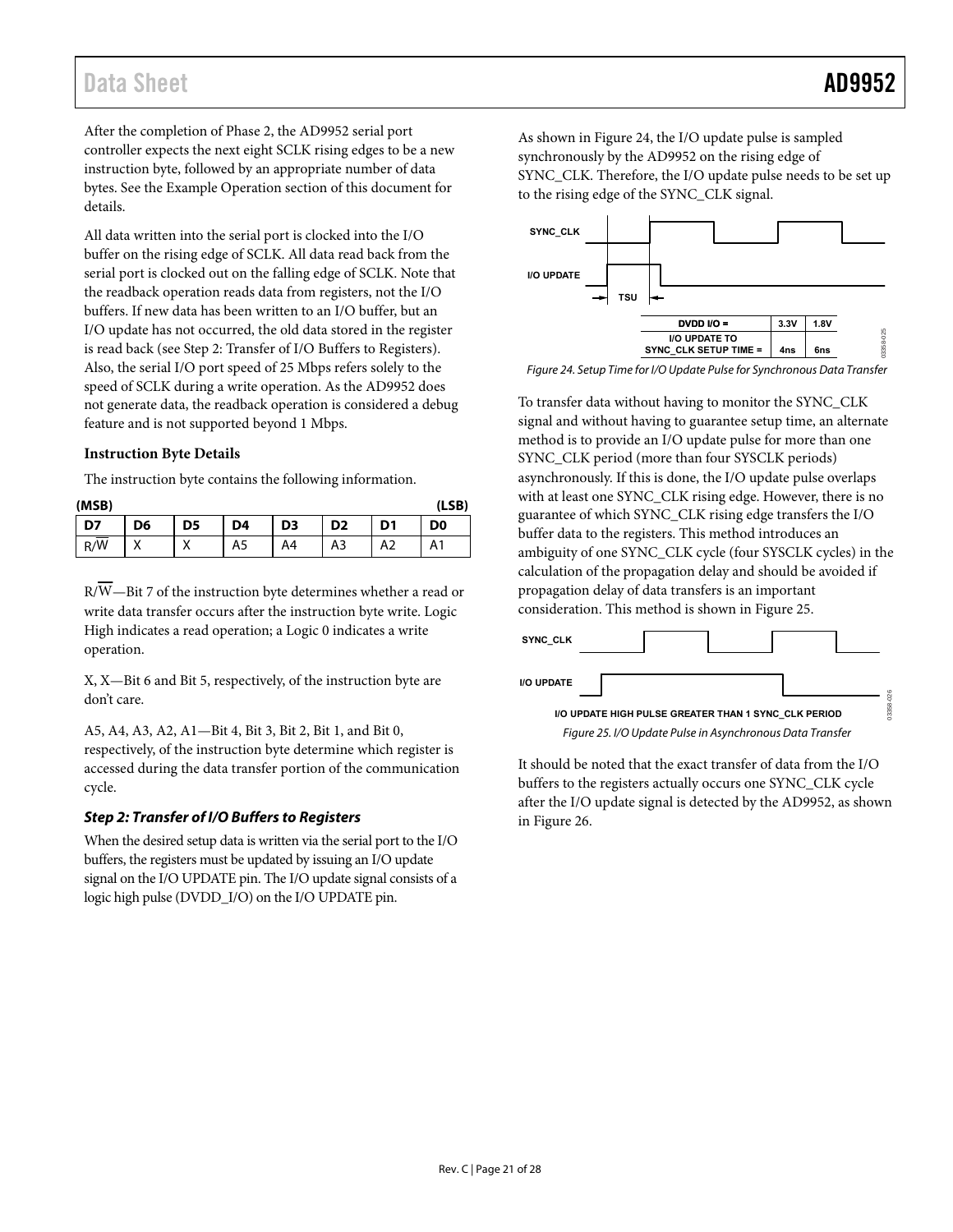

**THE DEVICE REGISTERS AN I/O UPDATE AT POINT A. THE DATA IS TRANSFERRED FROM THE I/O BUFFERS AT POINT B.** Figure 26. Timing of I/O Update Signal vs. Actual Register Update

#### <span id="page-21-0"></span>**Serial Interface Port Pin Description**

SCLK—Serial Clock. The serial clock pin is used to synchronize data to and from the AD9952 and to run the internal state machines. SCLK maximum frequency is 25 MHz.

 $\overline{\text{CS}}$ —Chip Select Bar.  $\overline{\text{CS}}$  is active low input that allows more than one device on the same serial communication line. The SDO pin and SDIO pin go to a high impedance state when this input is high. If driven high during any communication cycle, the cycle is suspended until  $\overline{\text{CS}}$  is reactivated low. Chip select can be tied low in systems that maintain control of SCLK. When toggling  $\overline{CS}$ , it is important that care is taken to meet the clock setup time with respect to the falling edge of  $\overline{CS}$  and TCSU (se[e Figure 27\)](#page-21-1).

SDIO—Serial Data I/O. Data is always written into the AD9952 on this pin. However, this pin can be used as a bidirectional data line. Bit 9 of Register 0x00 controls the configuration of this pin. The default is Logic 0, which configures the SDIO pin as bidirectional. In order to guarantee proper serial I/O port operation (see [Figure 27\)](#page-21-1), data on this pin must be set up and held to the rising edge of SCLK on read operations.

SDO—Serial Data Out. Data is read from this pin for protocols that use separate lines for transmitting and receiving data. In the case where the AD9952 operates in a single bidirectional I/O mode, this pin does not output data and is set to a high impedance state.

IOSYNC—Synchronizes the I/O port state machines without affecting the registers' contents. An active high input on the IOSYNC pin causes the current communication cycle to abort. After IOSYNC returns low (Logic 0), another communication cycle can begin, starting with the instruction byte write.



<span id="page-21-1"></span>Figure 28. Serial Port I/O Data Valid Time (TDV) During Readback

**TDV = 25ns**

### **MSB/LSB Transfers**

The AD9952 serial port can support both most significant bit (MSB) first or least significant bit (LSB) first data formats. The control register, Register 0x00, Bit 8, controls this functionality. The default value of Register 0x00 [8] is low (MSB first).

When the control register (0x00 [8]) is set high, the AD9952 serial port is in LSB-first format. The instruction byte must be written in the format indicated by the control register (0x00 [8]), and the instruction byte must be written from least significant bit to most significant bit (right to left in the table located in th[e Instruction Byte Details](#page-20-3) section).

Note that even in LSB-first mode, the two respective phases of the communication cycle, the instruction byte phase and the data communication phase, retain their respective positions.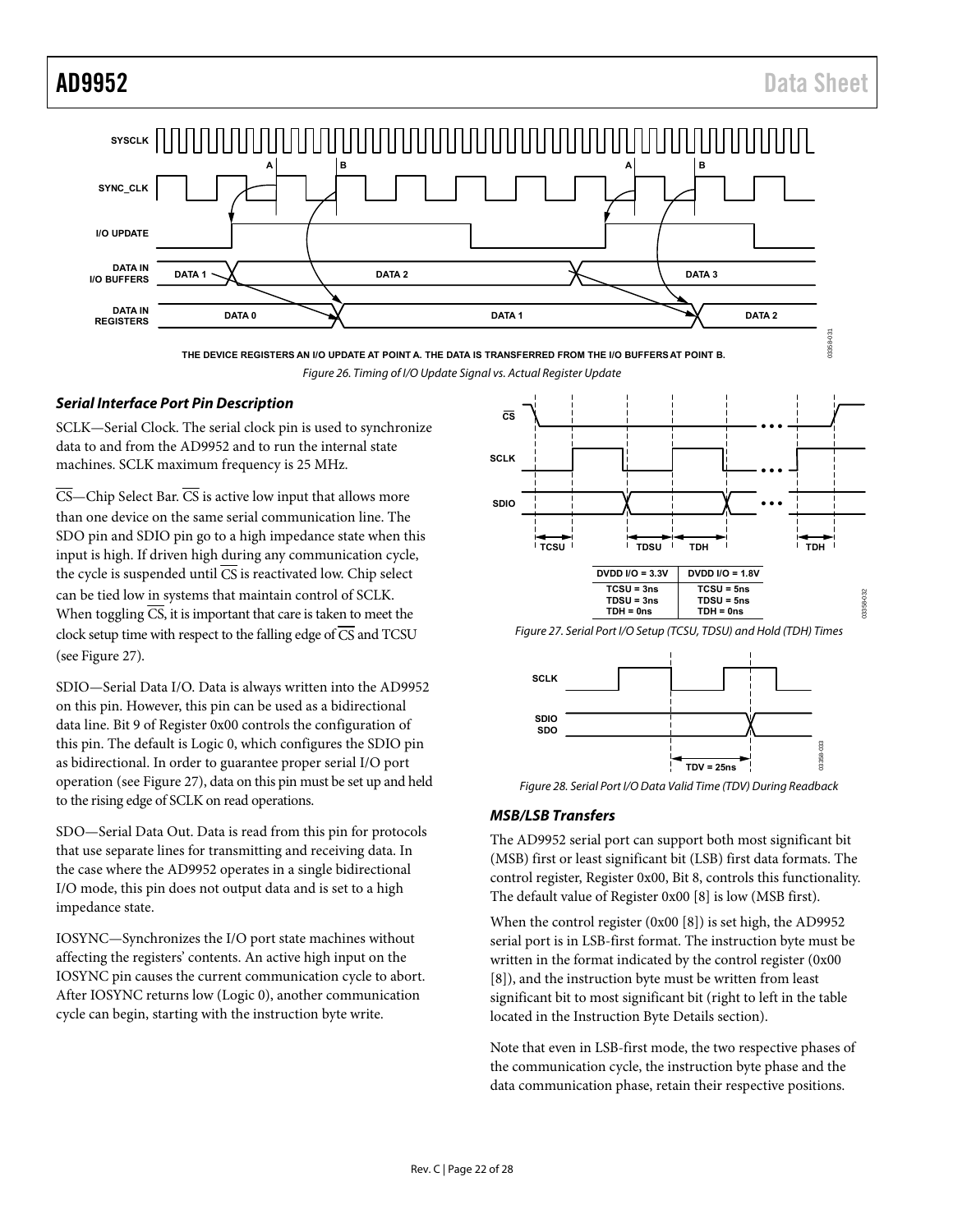When in LSB-first mode, the device reads the instruction byte first (LSB to MSB), then calculates the expected number of bytes from the address provided, and then receives/provides data from the referenced register in LSB-first format (LSB to MSB of the register selected).

#### <span id="page-22-1"></span>*Example Operation*

In this example, the amplitude scale factor is calculated and written to present a 45° phase offset on the output of the AD9952. First, the default MSB-first case is considered. Then, the alternate LSB-first method is presented. For the purpose of the example, the following assumptions are made:

- The microcontroller is currently meeting the setup and hold times for the serial I/O port (this is a software only example).
- The phase offset change needs to occur at a known point in time (the data transfer needs to be synchronous).
- No other values are written or altered during the example.

### **MSB-First Mode (Default) Case**

First, the phase offset word (POW) needs to be calculated. Per the formula in the [Phase Offset Word \(POW\)](#page-17-4) section, the POW is calculated to be  $45/360 \times 2^{14}$  or 2048 (h'800).

Next, the instruction byte to write to the POW needs to be sent. The first bit is 0, to indicate a write. The next two bits are don't care bits, and are set to 0. The last 5 bits correspond to the POW address, which is h'05. This makes the instruction byte: b'00001001.

Next, the data calculated in Step 1 is sent to the part. The POW is 2 bytes wide. To make the 14-bit value fit into the 16-bit register, the 2 MSBs are padded with don't care bits. In this example, the don't care bits are assumed to be 0. The 2 data bytes therefore are b'00001000 00000000.

Once the 24 bits of data are sent to the part (8 bits of instruction byte and 16 bits of data), the phase offset word I/O buffer is changed, but the change has not been made in the phase offset word (POW) register. As no other data is being written in this example, the I/O update pulse, which is 1.5 SYNC\_CLK cycles in duration, is sent to the I/O update pin. This transfers the data from the POW I/O buffer to the POW register.

#### **LSB First Mode Case**

The values calculated in the MSB-first mode case are still valid. The order of the bits in the instruction byte and in the data bytes for the POW need to be reversed.

First, the instruction byte is sent. Because the part is now in LSB-first mode, the value sent is b'10010000.

Next, the data bytes are sent in LSB-first mode: b'00000000 00010000.

Finally, as before, the I/O update pin is pulsed with a high signal for duration of 1.5 SYNC\_CLK cycles, to transfer the contents of the POW I/O buffer to the POW register.

### <span id="page-22-0"></span>**POWER-DOWN FUNCTIONS**

The AD9952 supports an externally controlled or hardware power-down feature as well as the more common software programmable power-down features found in other Analog Devices DDS products.

The software control power-down allows the DAC, comparator, PLL, input clock circuitry, and digital logic to be individually powered down via unique control bits (CFR1 [7:4]). With the exception of CFR1 [6], these bits are not active when the externally controlled power-down pin (PWRDWNCTL) is high. External power-down control is supported on the AD9952 via the PWRDWNCTL input pin.

When the PWRDWNCTL input pin is high, the AD9952 enters a power-down mode based on the CFR1 [3] bit. When the PWRDWNCTL input pin is low, the external power-down control is inactive.

When the CFR1 [3] bit is 0 and the PWRDWNCTL input pin is high, the AD9952 is put into a fast recovery power-down mode. In this mode, the digital logic and the DAC digital logic are powered down. The DAC bias circuitry, comparator, PLL, oscillator, and clock input circuitry is not powered down. The comparator can be individually powered down by setting the comparator power-down bit, CFR1  $[6] = 1$ .

When the CFR1 [3] bit is high, and the PWRDWNCTL input pin is high, the AD9952 is put into the full power-down mode. In this mode, all functions are powered down. This includes the DAC and PLL, which take a significant amount of time to power up.

When the PWRDWNCTL input pin is high, the individual power-down bits (CFR1 [7] and CFR1 [5:4]) are invalid (don't care) and unused. When the PWRDWNCTL input pin is low, the individual power-down bits control the power-down modes of operation.

Note that the power-down signals are all designed such that a Logic 1 indicates the low power mode and a Logic 0 indicates the active or power-up mode.

[Table 7](#page-23-0) indicates the logic level for each power-down bit that drives out of the AD9952 core logic to the analog section and the digital clock generation section of the chip for the external power-down operation.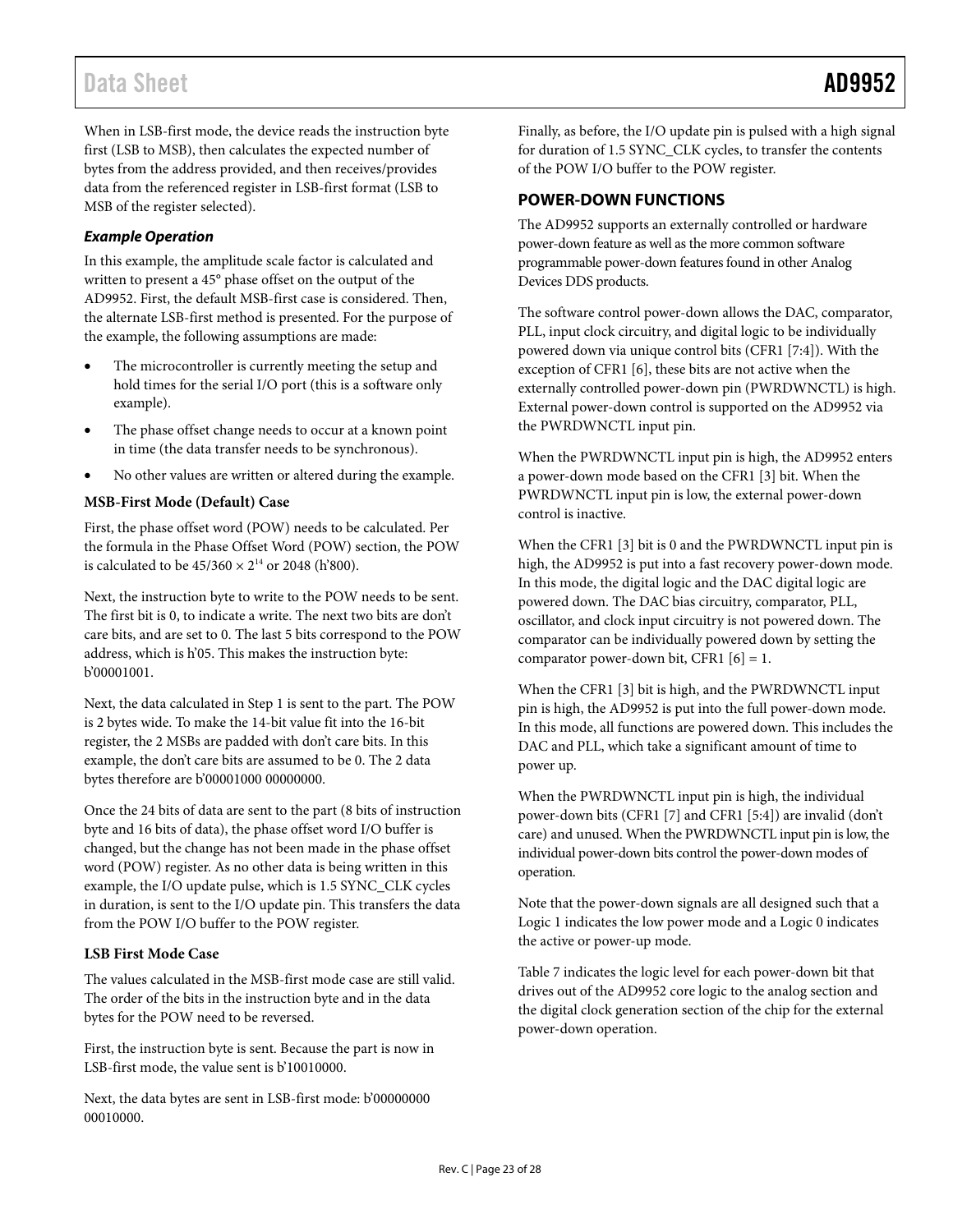<span id="page-23-0"></span>**Table 7. Power-Down Control Functions**

| Control                             | <b>Mode Active</b>            | <b>Description</b>                          |  |
|-------------------------------------|-------------------------------|---------------------------------------------|--|
| PWRDWNCTL = $0$ CFR1 [3] don't care | Software control              | Digital power-down = CFR1 [7]               |  |
|                                     |                               | Comparator power-down = CFR1 [6]            |  |
|                                     |                               | DAC power-down = CFR1 [5]                   |  |
|                                     |                               | Input clock power-down = CFR1 [4]           |  |
| PWRDWNCTL = 1 CFR1 $[3] = 0$        | External control,             | Digital power-down = $1/b1$                 |  |
|                                     | fast recovery power-down mode | Comparator power-down = $1'$ b0 or CFR1 [6] |  |
|                                     |                               | DAC power-down $= 1/b0$                     |  |
|                                     |                               | Input clock power-down $= 1/b0$             |  |
| PWRDWNCTL = 1 CFR1 $[3] = 1$        | External control,             | Digital power-down $= 1/b1$                 |  |
|                                     | full power-down mode          | Comparator power-down = $1/b1$              |  |
|                                     |                               | DAC power-down $= 1/b1$                     |  |
|                                     |                               | Input clock power-down $= 1/b1$             |  |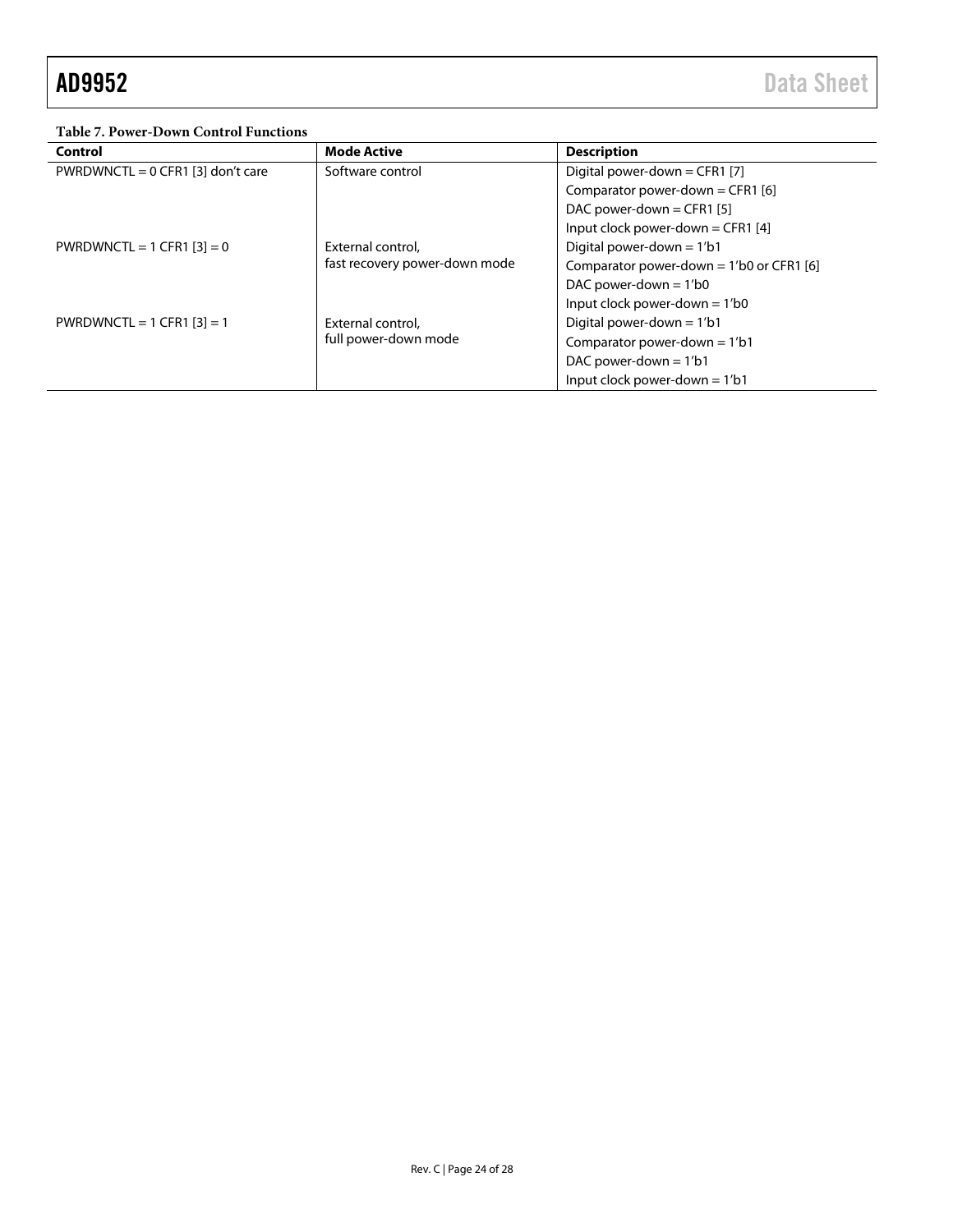# <span id="page-24-0"></span>LAYOUT CONSIDERATIONS

For the best performance, the following layout guidelines should be observed. Always provide the analog power supply (AVDD) and the digital power supply (DVDD) on separate supplies, even if just from two different voltage regulators driven by a common supply. Likewise, the ground connections (AGND, DGND) should be kept separate as far back to the source as possible (for example, separate the ground planes on a localized board, even if the grounds connect to a common point in the system). Bypass capacitors should be placed as close to the supply pin as possible. Usually, a multitiered bypassing scheme consisting of a small high frequency capacitor (100 pF) placed close to the supply pin and progressively larger capacitors (0.1  $\mu$ F, 10  $\mu$ F) placed further away from the actual supply source works best.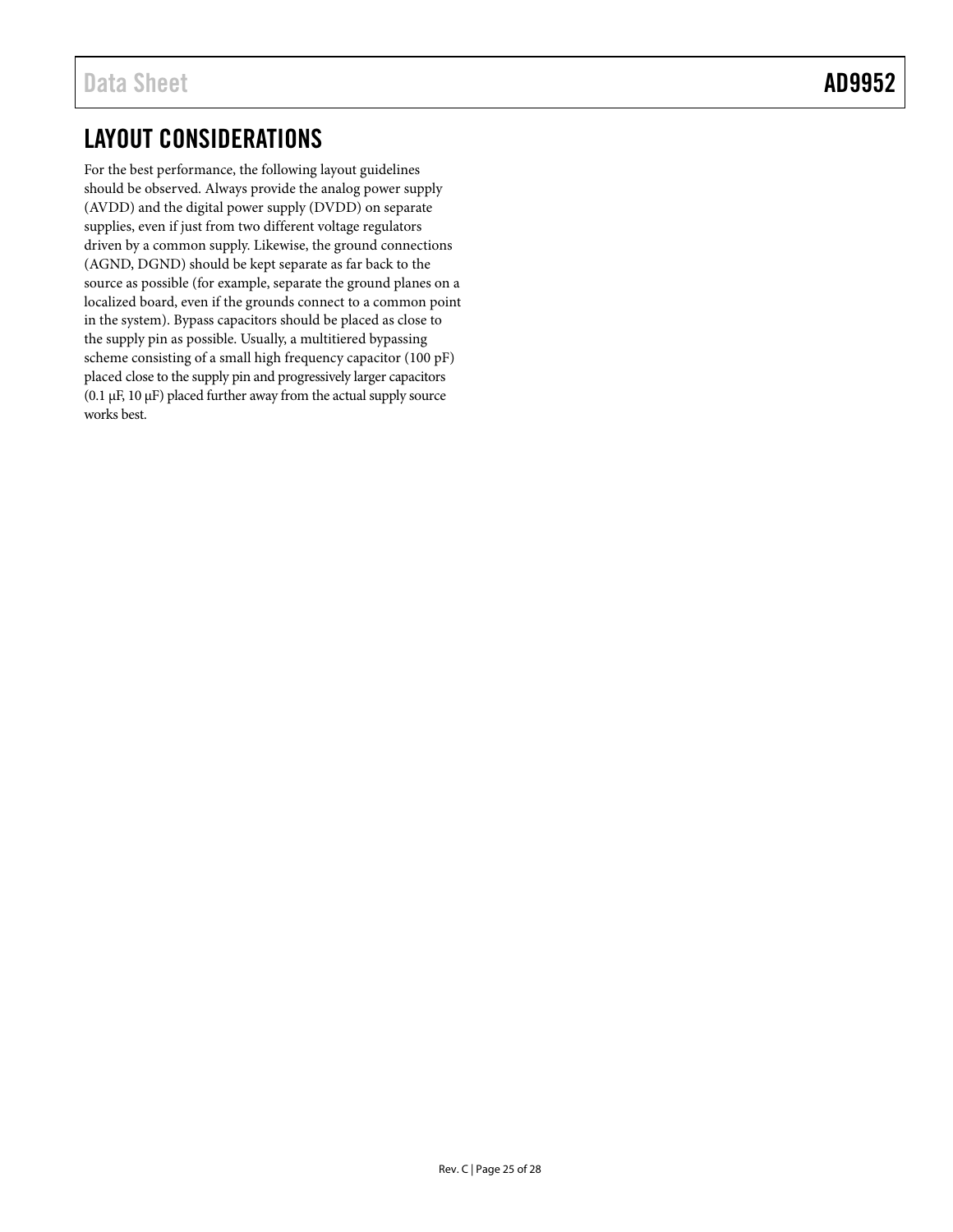# <span id="page-25-0"></span>SUGGESTED APPLICATION CIRCUITS



Figure 29. Synchronized LO for Upconversion/Down Conversion











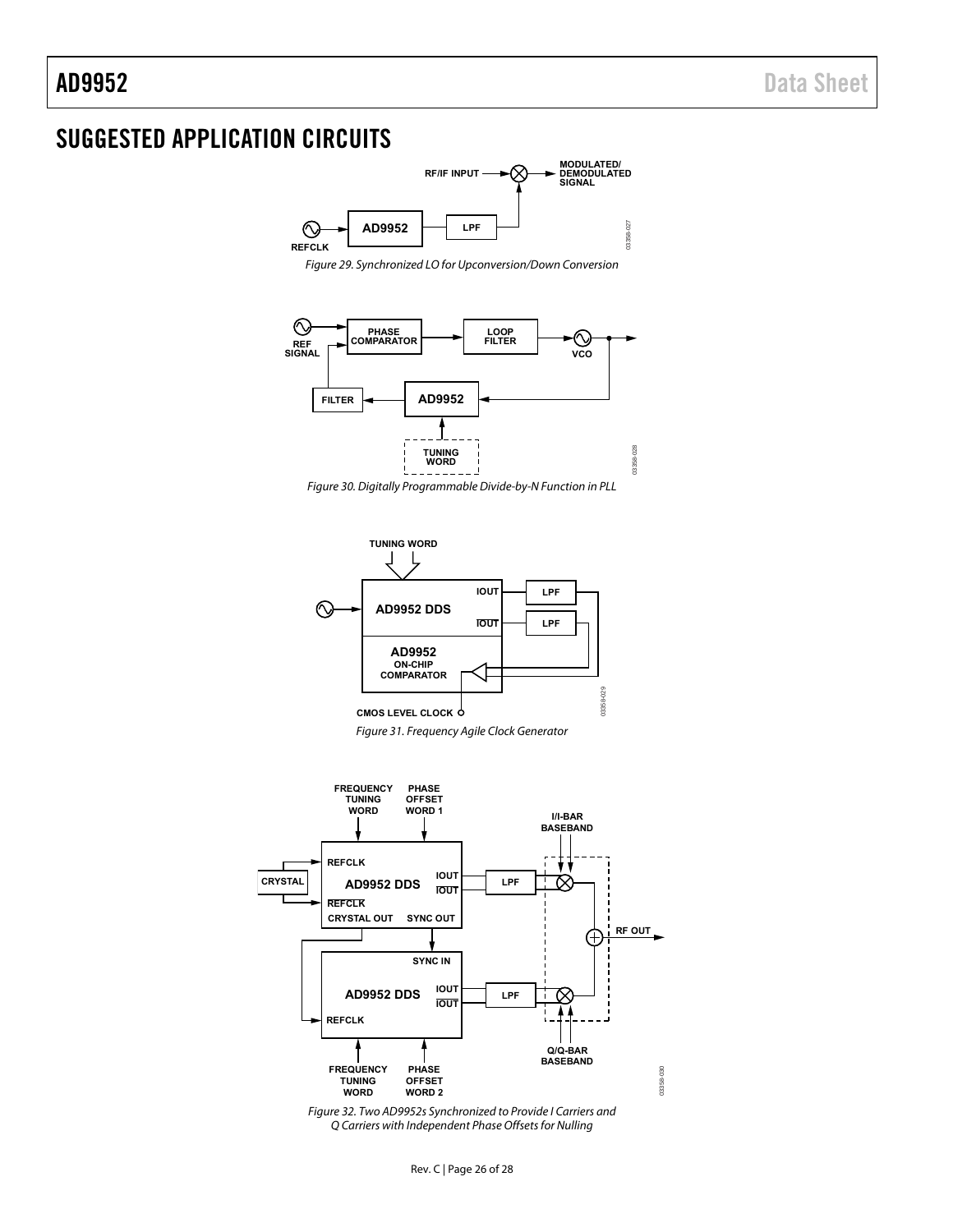## <span id="page-26-0"></span>OUTLINE DIMENSIONS



*Figure 33. 48-Lead Thin Quad Flat Package, Exposed Pad [TQFP\_EP] (SV-48-4) Dimensions shown in millimeters*

### <span id="page-26-1"></span>**ORDERING GUIDE**

|                    | <b>Temperature</b>                  |                                                       | Ordering | Package       |
|--------------------|-------------------------------------|-------------------------------------------------------|----------|---------------|
| Model <sup>1</sup> | Range                               | <b>Package Description</b>                            | Quantity | <b>Option</b> |
| AD9952YSVZ         | $-40^{\circ}$ C to $+105^{\circ}$ C | 48-Lead Thin Quad Flat Package, Exposed Pad [TQFP_EP] |          | SV-48-4       |
| AD9952YSVZ-REEL7   | –40°C to +105°C                     | 48-Lead Thin Quad Flat Package, Exposed Pad [TQFP_EP] | 500      | SV-48-4       |
| AD9954/PCBZ        |                                     | Evaluation Board Used for the AD9952                  |          |               |

<sup>1</sup> Z = RoHS Compliant Part.